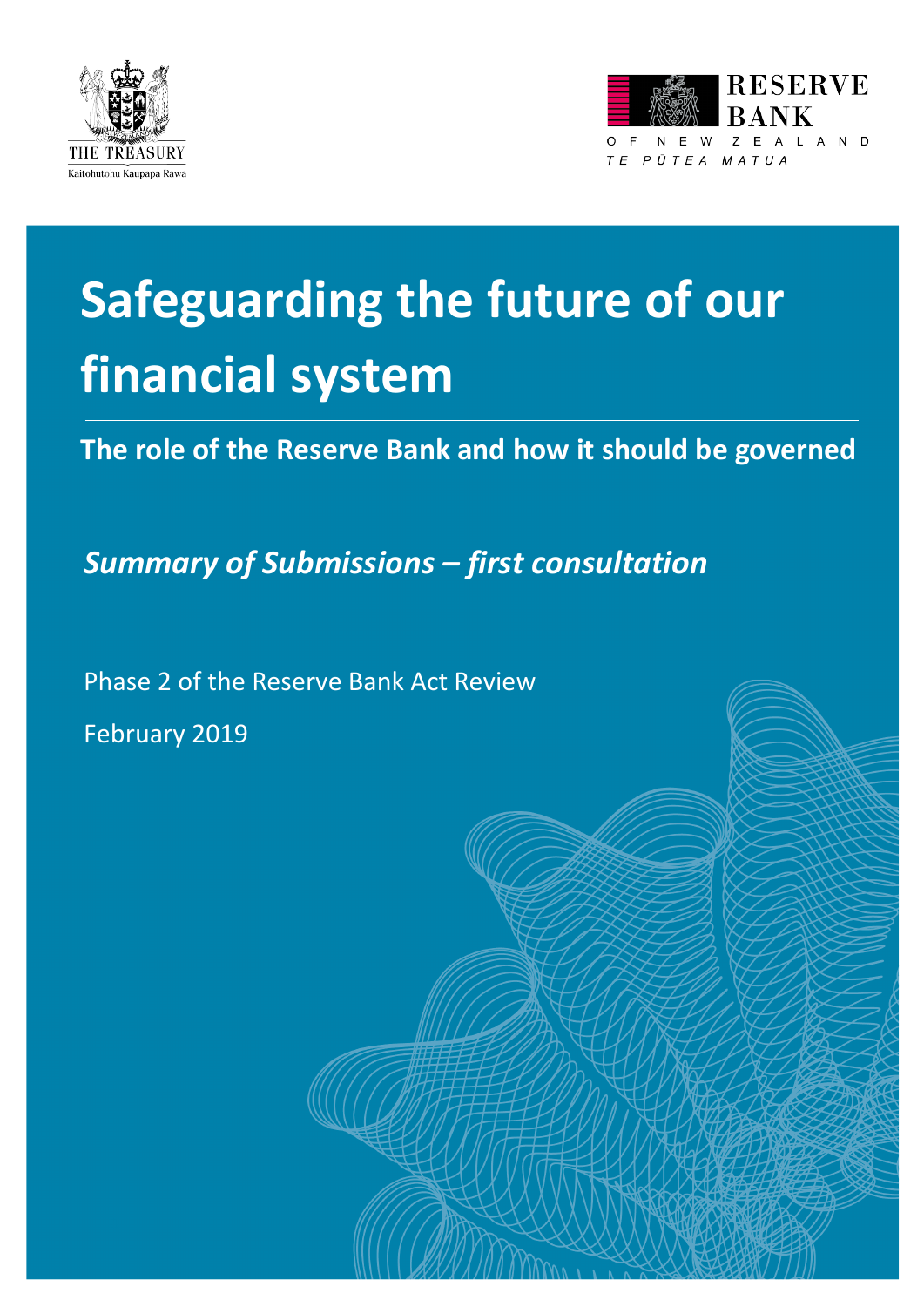## **Contents**

| 1. What high-level financial policy objectives should the Reserve Bank have? 3              |  |
|---------------------------------------------------------------------------------------------|--|
| 2. Who does the Reserve Bank regulate and how should the regulatory perimeter be set? 10    |  |
|                                                                                             |  |
| 4. Should prudential regulation and supervision be separated out from the Reserve Bank? 167 |  |
|                                                                                             |  |
|                                                                                             |  |



© Crown Copyright

This work is licensed under the Creative Commons Attribution 4.0 International licence. In essence, you are free to copy, distribute and adapt the work, as long as you attribute the work to the Crown and abide by the other licence terms.

To view a copy of this licence, visit [https://creativecommons.org/licenses/by/4.0/.](https://creativecommons.org/licenses/by/4.0/) Please note that no departmental or governmental emblem, logo or Coat of Arms may be used in any way which infringes any provision of the **Flags, Emblems, and Names Protection Act 1981**. Attribution to the Crown should be in written form and not by reproduction of any such emblem, logo or Coat of Arms.

ISBN: 978-1-98-858009-8 (Online)

The Treasury URL at 4 March 2019 for this document is

<https://treasury.govt.nz/publications/information-release/reserve-bank-act-review-phase-2-proactive-release>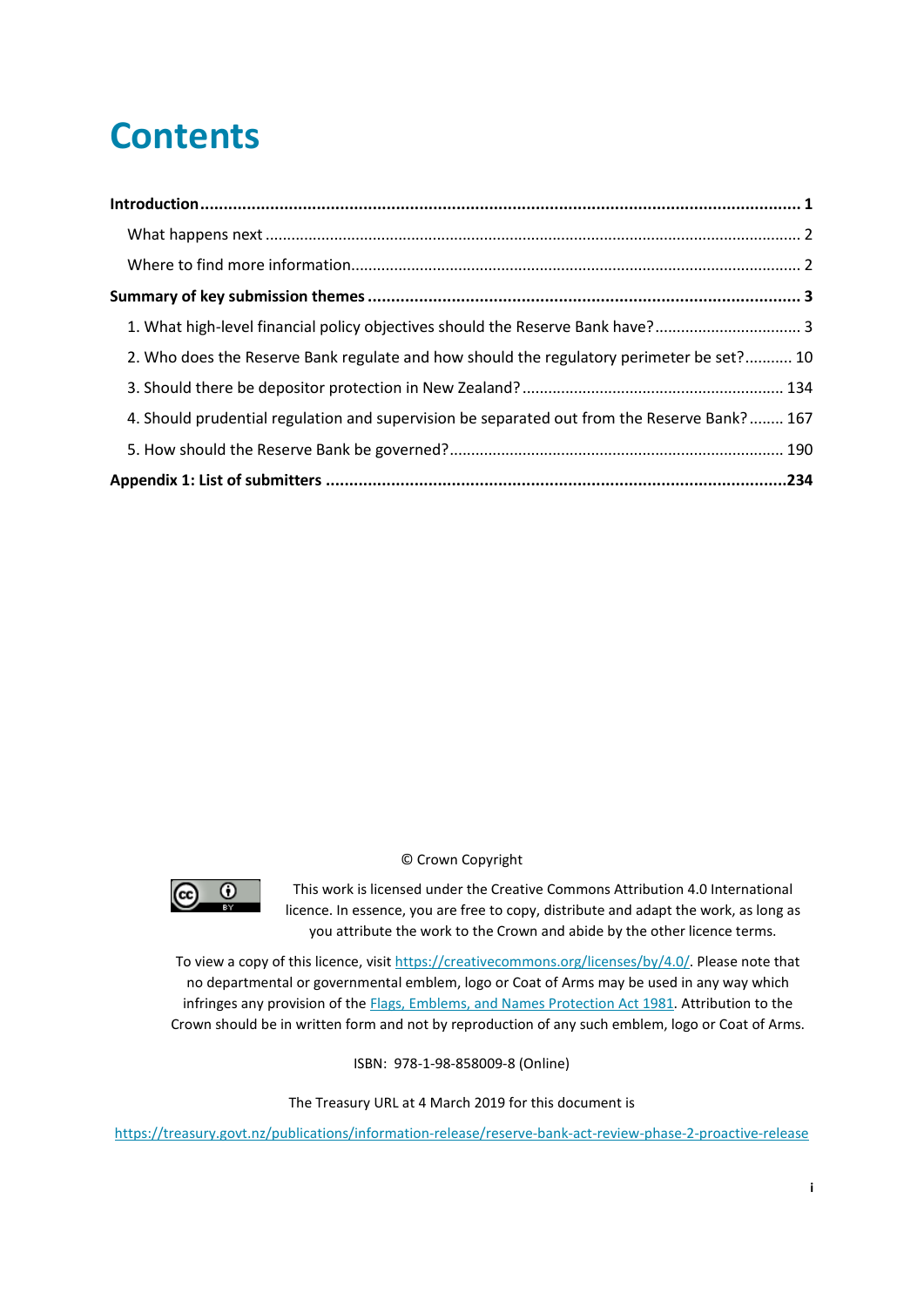## <span id="page-2-0"></span>**Introduction**

This document summarises the first public submissions concerning Phase 2 of the Review of the Reserve Bank Act 1989. The New Zealand Treasury and the Reserve Bank of New Zealand (the Reserve Bank) published the consultation document *Reserve Bank Act Review: Safeguarding the future of our financial system* on 1 November 2018. The first round of public consultation closed on 25 January 2019.

The first round of public consultation asked submitters to respond to detailed questions regarding:

- **the Reserve Bank's financial policy objectives**
- **the regulatory perimeter of the Reserve Bank**
- depositor protection in New Zealand
- **the separation of prudential regulation from the Reserve Bank, and**
- the governance of the Reserve Bank.

The Review team received 67 written submissions during this consultation period. By type of submitter, the Review team received:

- 20 submissions from individuals. The individuals included three former Reserve Bank Governors and several academics
- **14 submissions from individual regulated entities, including banks, non-bank deposit takers** (NBDTs) and insurers
- 17 from industry or advocacy bodies including the New Zealand Bankers' Association (NZBA), the Insurance Council of New Zealand (ICNZ), and Consumer NZ
- **10 from other submitters including various consultancy and law firms, and**
- **4** anonymous and 2 confidential submissions.

This document summarises the written responses from these submissions by subject and provides an analysis of whether the submitters support or reject each of the proposals contained in the consultation paper; the reasons why certain submitters support or reject these proposals; and submitter opinions on the quality of analysis in the consultation document. As a broad overview, submitters have shown support for:

- a small number of specific financial policy objectives
- a flexible, authorised deposit-taking institution (ADI) framework that regulates both banks and non-bank deposit takers
- **E** improving depositor protection in New Zealand
- **EXECTE:** keeping prudential regulation within the Reserve Bank, and
- a group decision making governance model for the Reserve Bank.

During the submission process, the review team also interviewed a range of stakeholders, usually under the Chatham House Rule. In many cases the feedback from these discussions was consistent with the written submissions. In some cases below we mention additional ideas gained from the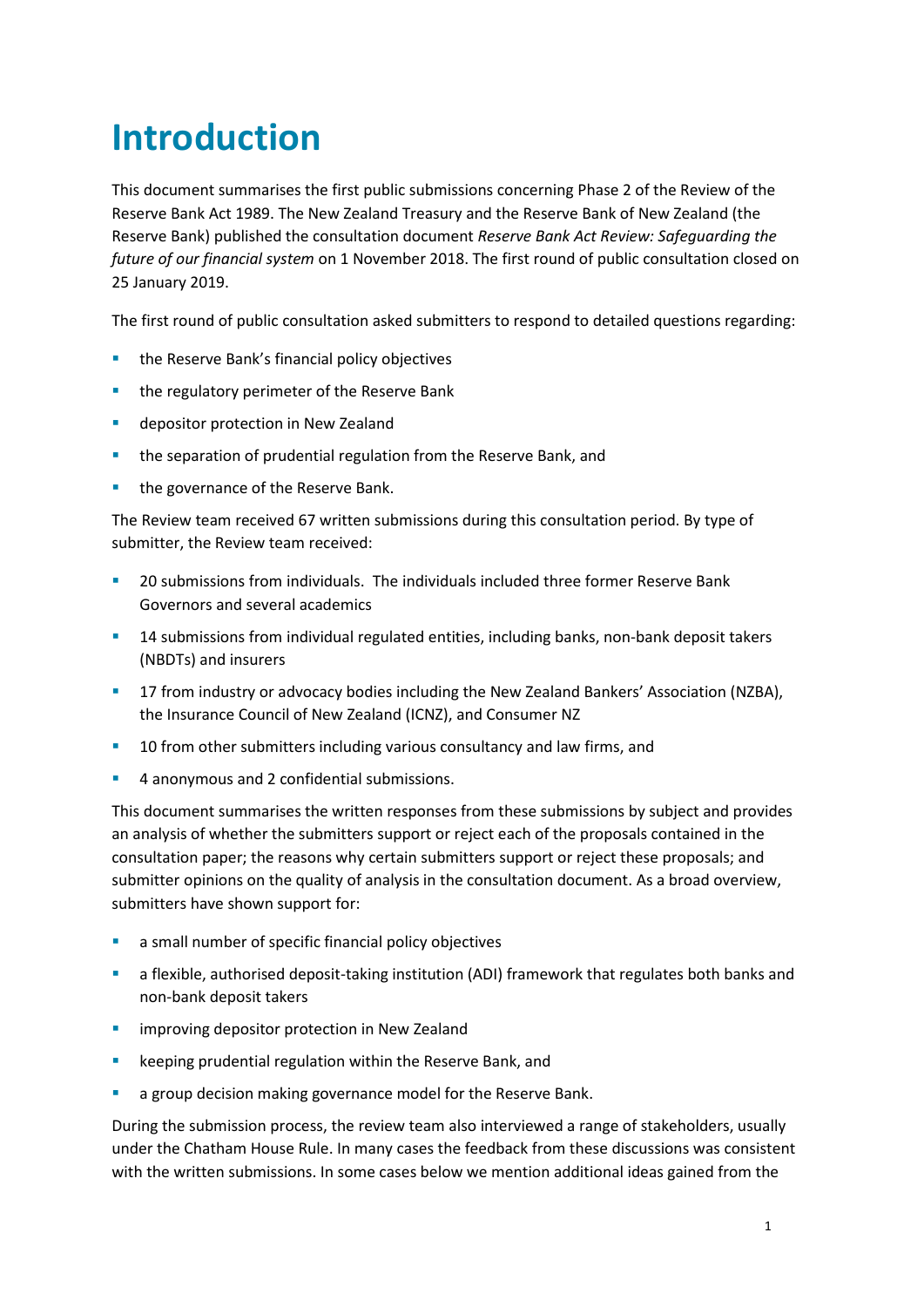interviews, particularly in the section on governance, on which we undertook a longer and more structured series of interviews.

### <span id="page-3-0"></span>**What happens next**

The first round of consultations as summarised by this document will be used to inform the ongoing review of the Reserve Bank and New Zealand's prudential policy framework. The second stage of consultation regarding Phase 2 of the Review of the Reserve Bank Act is expected to take place in mid-2019 (figure A).



#### Figure A: Illustrative timeline of the Review

### <span id="page-3-1"></span>**Where to find more information**

A series of papers related to the review can be found on the Treasury [website.](https://treasury.govt.nz/news-and-events/reviews-consultation/reviewing-reserve-bank-act) We have published the individual submissions underpinning this summary there (subject to some redactions made at the request of submitters).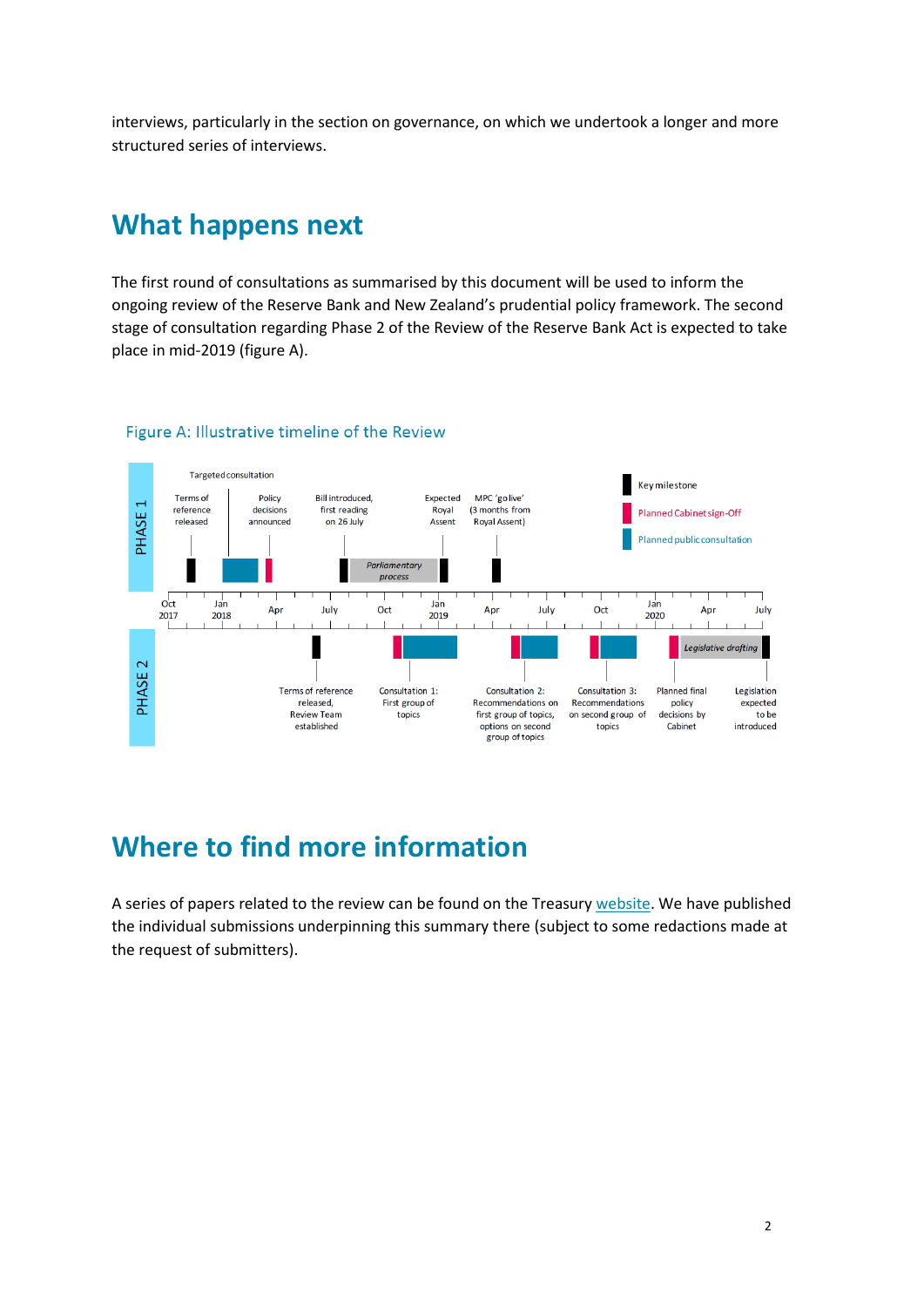## <span id="page-4-0"></span>**Summary of key submission themes**

The written submissions made to the Review team have provided a broad range of analysis and opinion on the Reserve Bank's financial system responsibilities. The following sections summarise these submissions by topic and provide a detailed break-down of responses. This analysis has been categorised according to the depth of discussion provided by the submitters. Accordingly, some questions have been 'grouped' within each section for brevity.

### <span id="page-4-1"></span>**1. What high-level financial policy objectives should the Reserve Bank have?**

Submitters were asked to give their views on whether the Reserve Bank's existing soundness and efficiency objectives are still appropriate, and whether the Reserve Bank should be given other objectives (such as promoting competition, protecting consumers, or enhancing public trust). Of the 67 submissions received, around 75% included some commentary on objectives. These submitters were asked eight questions regarding their views on the Reserve Bank's objectives. The responses to these questions are summarised below.

### **Key points:**

- Two thirds of submissions support replacing 'soundness' with 'stability'. An overwhelming majority are in favour of retaining either 'soundness' or 'stability' as a high-level objective.
- Submissions support a narrow mandate of regulatory efficiency in scope, with a slight majority in favour of including competition in the objective set. There is a small, but notable minority in favour of 'dynamic' efficiency, and general opposition to a broad mandate of allocative efficiency.
- Submissions show an even split on 'efficiency' as a high-level and low-tier objective.
- **Most submissions are in favour limiting the number of high-level objectives to a maximum of** two, or ideally to one sole objective.
- A significant majority of submissions oppose including 'competition' as a high-level objective, but a slight majority are in favour of inclusion at a lower tier.
- **Just under two thirds of submissions oppose including consumer protection in the objective** set. The minority who support its inclusion, prefer 'consumer protection' as a lower-tier objective.
- **Submissions show an even split on adding public confidence as an objective.**
- **•** Other objectives:
	- o Several submissions suggest function-specific objectives for different financial policy areas (macro-prudential policy, micro-prudential policy, lender of last resort, and crisis management)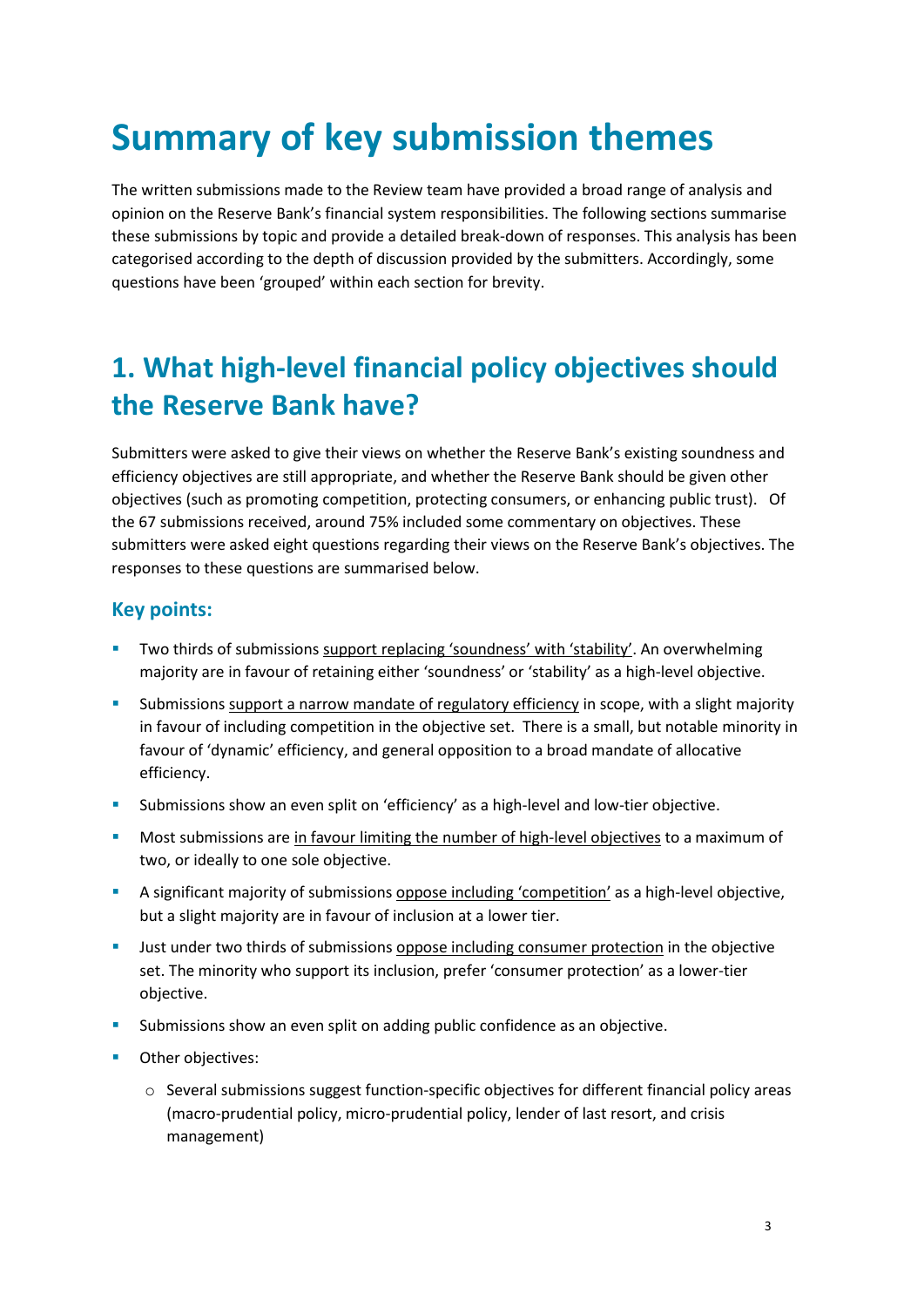- $\circ$  A small group of submissions support a system-wide objective that applies to all financial regulators (e.g. the Financial Markets Authority (FMA) and Reserve Bank) and/or secondary objectives to support the actions of other domestic regulators to encourage policy coordination
- o A small group of submissions recommend the Reserve Bank's financial policy objectives should have regard to the Reserve Bank's monetary policy objectives, and
- o A small group of NBDTs suggest that the Reserve Bank should play a role in supporting the development and growth of domestic financial institutions.
- A number of submissions additionally comment that they prefer any high-level objectives be further specified in a secondary legislative instrument, similar to the Policy Targets Agreement for monetary policy.

### **Existing high-level financial policy objectives**

### **'Soundness' or 'financial stability' as a key objective**

There is almost unanimous support among stakeholders for retaining a soundness or stability objective as a high-level financial policy objective of the Reserve Bank. Many stakeholders link this objective to the core purpose of prudential regulation, which they define as strengthening the risk management and governance practices of financial firms so as to reduce the risk of costly financial failure. Submitter views are divided on whether soundness or stability is the preferable term, but around two-thirds of responders favour a switch to 'stability'.

Those favouring a switch (which includes two former Reserve Bank Governors, several law firms, banks and private citizens) argue that the breadth of a financial stability objective captures not just the resilience of the financial sector itself (soundness), but also the ability of the sector to impact the real economy. A 'sound' system could still have characteristics that contribute to macroinstability. Stability is therefore a more challenging objective, and consistent with the Reserve Bank's macro-financial oversight role. This group argues that 'stability' is a clearer concept than 'soundness'. Several submitters note that financial stability is already the de facto objective of the Reserve Bank and is akin to the existing soundness and efficiency objectives combined.

A sizeable minority of submissions favour retaining the existing soundness objective. This group, which includes a number of NBDTs and financial sector advocacy groups, argues that since the Reserve Bank had performed its prudential role well over the years there is little need to change the status quo. A small number of submitters within this group actively oppose switching to a financial stability objective, arguing that it could create inconsistencies with the insurance sector's regulation (the insurance legislation refers to 'soundness and efficiency') and could risk broadening the Reserve Bank's mandate too far. In the extreme, these submitters suggest that this broader mandate could incentivise the Reserve Bank to take on a more active a role in managing the financial cycle, which would undermine market forces.

Several submissions recommend that (regardless of which term was used) the government should consider issuing a Policy Statement, Risk Appetite Statement or Remit (similar in scope to the Policy Targets Agreement (PTA) for monetary policy) that further outlines the definitions of any objectives and any metrics that will be used to hold the Reserve Bank to account, in order to provide further objective clarity. Several submitters also note that it would be difficult to write down a numerical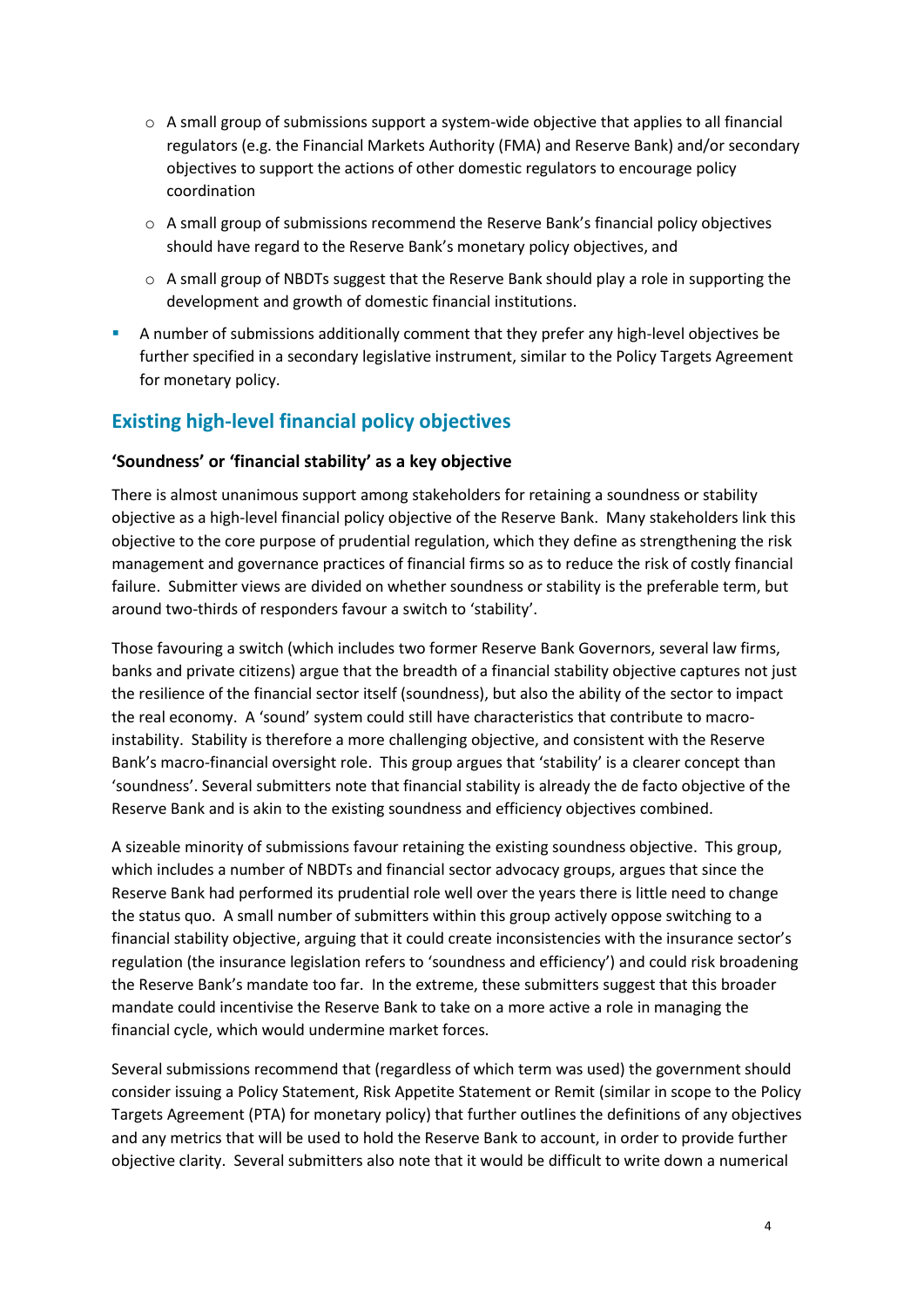target (similar to the inflation target for monetary policy), but that this should not stop qualitative guidance being issued to guide the Reserve Bank on how to operationalise its objective.

### **'Efficiency' as a narrow or broad mandate**

A number of submissions recognise that the scope of the Reserve Bank's existing efficiency objective was unclear and needed clarifying. However, there are a range of views as to which aspects of efficiency should be included in the objective's definition.

Around half of respondents believe that regulatory efficiency (ensuring that the costs of prudential regulation are proportionate to the benefits in terms of financial stability) should be the main focus of the Reserve Bank's role in supporting efficiency. Those who favour a fairly narrow focus on regulatory efficiency, including a former Reserve Bank Governor, several law firms, some banks, financial sector experts and private citizens, tend to argue that the Reserve Bank has limited powers to support efficiency beyond ensuring that its own regulatory actions are implemented in a cost effective and not-overly burdensome manner. This group also notes that too broad an efficiency mandate could make it more difficult to hold the Reserve Bank to account and could threaten the Reserve Bank's credibility, if it were perceived to be tasked with elements of efficiency outside its control. Some stakeholders in this group also note that the Non-bank Deposit Takers Act 2013 (NBDT Act) and the Insurance (Prudential Supervision) Act 2010 (IPSA) already include a regulatory principle that specifies regulatory efficiency, which could be applied to the Reserve Bank's prudential actions more broadly.

A slight majority of submissions support including competitive efficiency as well as regulatory efficiency in the objective set. This is further discussed in the section below regarding the competition objective.

A number of submitters support the way the Reserve Bank has interpreted its efficiency objective over time, with a focus on regulatory efficiency but with forays into other areas (such as helping to improve dynamic efficiency via capital market development).

A minority of submissions suggest that efficiency should be interpreted more widely. A small but significant group favour incorporating a more explicit role for the Reserve Bank in developing New Zealand's capital markets and supporting financial innovation. An even smaller group argue that the Reserve Bank should have a broad efficiency mandate that incorporates allocative efficiency and other elements of 'economic efficiency'. However, this latter view is actively opposed by a number of submissions, given the accountability deficit and overlap with the government's broader role.

### **'Efficiency' as a high-level or low-tier objective**

Around half of responders support retaining efficiency as a high-level objective. Many in this group, including several NBDTs and business advocacy groups, have a general preference for the status quo, as they believe that the Reserve Bank's existing financial objectives have served New Zealand well. Others in this group, including several banks, argue that efficiency needs to be retained at a high-level as it is an important moderator to stability. The NZ Initiative goes further, arguing that efficiency shouldn't just be one of the Reserve Bank's high-level objective, it should be the Reserve Bank's primary objective and sit at the top of legislative hierarchy above soundness/stability.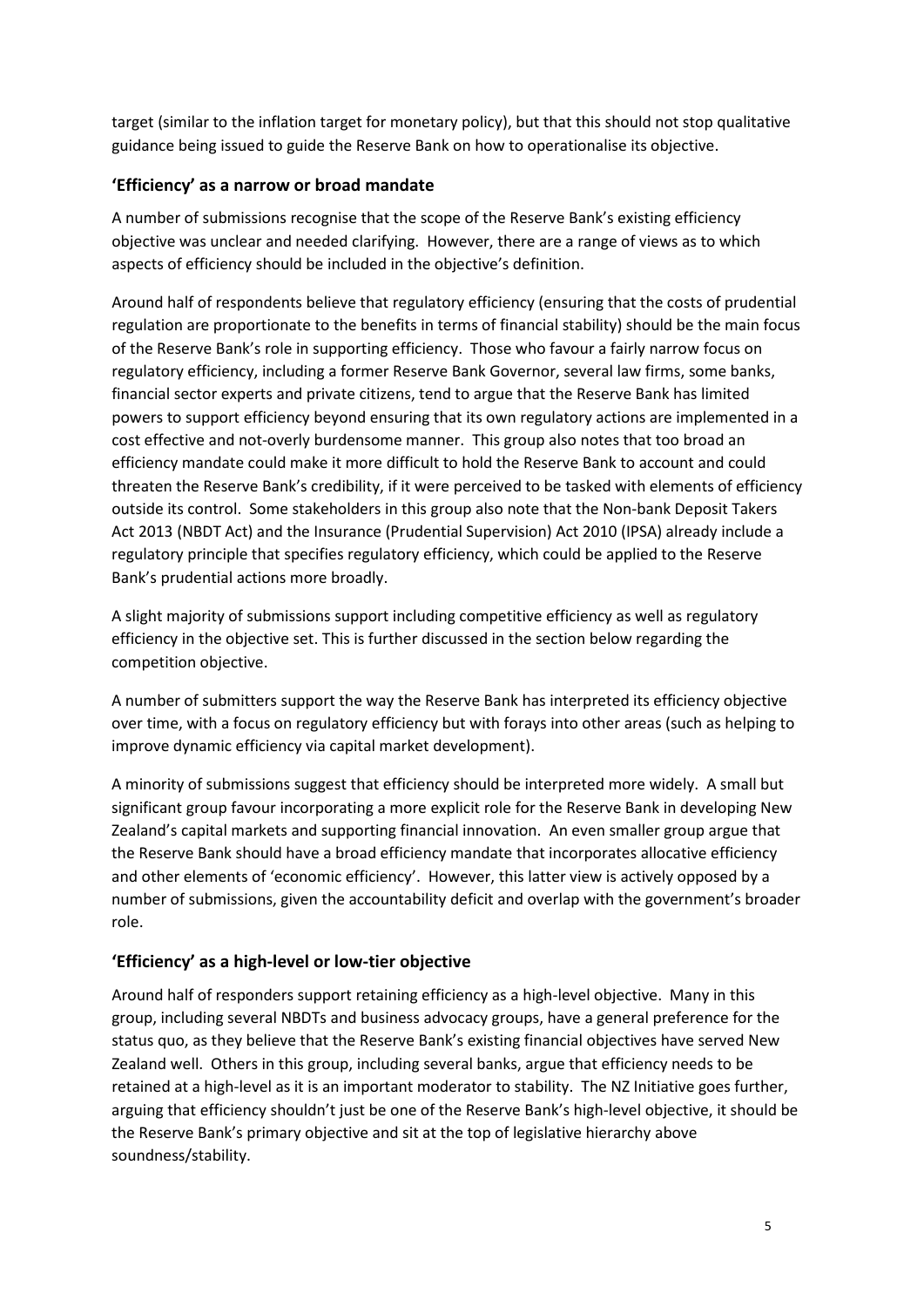Around a third of responders support retaining efficiency somewhere in the objective set, but at a lower tier or subordinate to financial stability/soundness. This group, which includes two former Reserve Bank Governors, several law firms, several banks and international consultancies, argues that the Reserve Bank only has limited powers to promote efficiency (beyond ensuring regulatory efficiency) and so the objective should mainly be retained to ensure that regulatory actions aimed at supporting stability do not unduly harm financial system efficiency. Several in this group also favour including a definition of efficiency that includes a competition component.

Around a fifth of responders support dropping efficiency from the objective set entirely. This group, which includes a former Reserve Bank Governor, a trade union body and some private citizens, suggests that efficiency is already covered by the Reserve Bank's new overarching purpose statement, that it would be covered by a new financial stability objective, or that the efficiency objective should be dropped on the basis that free markets will deliver efficient outcomes without regulatory intervention.

### **Additional high-level financial policy objectives**

### **Number of high-level objectives**

Many submissions caution against giving the Reserve Bank too many high-level objectives as this risks the Reserve Bank losing focus and its role overlapping with the responsibilities of other agencies, which could generate confusion and lead to regulatory arbitrage. One submission also notes that as the Reserve Bank is given more objectives, the mechanism for deciding how to weigh those objectives becomes more important. If this is left up to one individual (the Governor or the Minister), this could increase the risk that the objective weighting varies over time as new Governors or Ministers are appointed.

Just under half of the relevant submissions favour having a single high-level objective, and the vast majority of submissions support having no more than two high-level objectives (as is the case in the status quo). Indeed, one submission with a legal background, notes that it is better not to think of objectives in tiers or levels, but instead as part of an objectives regime – where one broad objective sets the basis of the regime and all other considerations are keyed off that (e.g. if financial stability is the high level objective, the role of an efficiency objective is defined in relation to that financial stability objective).

### **'Competition' as a high-level or low-tier objective**

A significant majority of submitters do not support including competition as a high-level objective of the Reserve Bank, but a slight majority are in favour of including it at a lower tier.

Those against including competition as a high-level objective argue that a competition objective could:

- conflict with the Reserve Bank's soundness/stability objective
- overlap with the role of the Commerce Commission and create confusion and opportunities for regulatory arbitrage, and/or
- overload the Reserve Bank with objectives and dilute focus away from soundness/stability.

A small minority of stakeholders argue a competition objective is unnecessary as the banking sector is already highly competitive.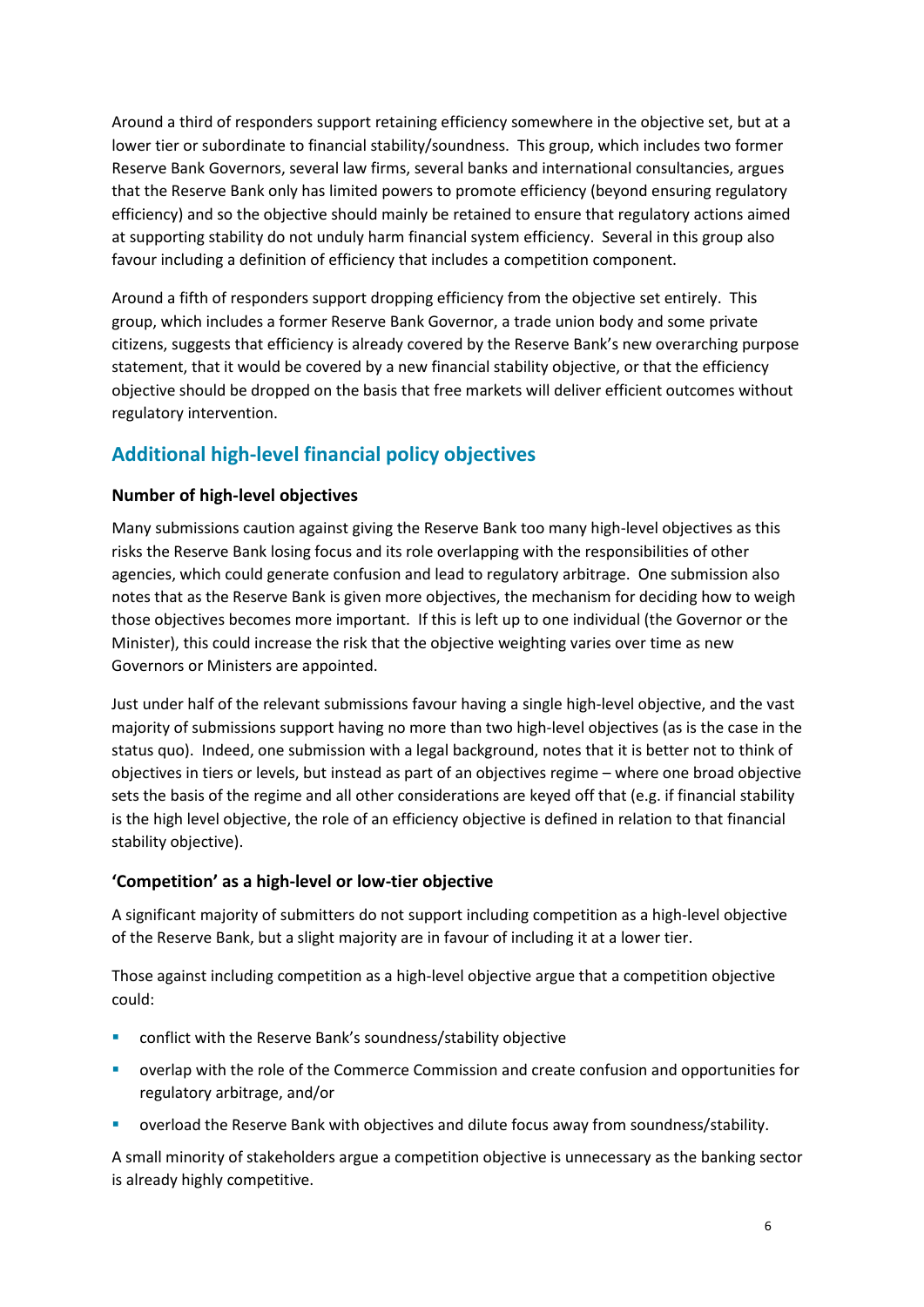Those in favour of including a competition objective (at a lower tier) argue that competition is an important ingredient for innovation and dynamic efficiency, and that it should be included because it already featured as a regulatory principle that the Reserve Bank must have regard to when setting prudential regulations for the NBDT and insurance sectors.

One submitter also notes the Bank of England's Prudential Regulation Authority (PRA) and the Australian Prudential Regulation Authority (APRA) have both had some success in boosting competition in the financial sector since they were given an explicit objective to promote competition. Another submission notes that greater competition could also support financial stability by reducing the number of firms that are 'too big to fail'.

Another submission notes that a competition objective would need to be carefully specified so that the Reserve Bank only promotes competition provided that financial stability is not threatened.

### **'Consumer protection' as an objective**

Of the respondents who expressed a view, around three fifths believe that consumer protection should not be included in the Reserve Bank's objective set. This group argues that including such an objective could:

- blur the lines between the Reserve Bank and FMA's existing conduct role
- **EXECUTE:** cause the Reserve Bank to lose focus on its prudential responsibilities, and
- **F** raise the risk of moral hazard.

The minority that support including a consumer protection objective, argue it should be a limited role and feature at a lower tier in the legislation. Most submissions in this group link the objective to the Reserve Bank's crisis management function, arguing that the interests of unsophisticated depositors and insurance policyholders should be a consideration when deciding how best to resolve a failing firm. Some submissions also note that the case for including this narrowly defined consumer protection objective would be stronger if New Zealand pursued some form of depositor protection.

### **'Public confidence' (or 'trust') as a high-level objective**

Submission views are evenly split between those in favour of including a public confidence objective in the Reserve Bank's objective set and those opposed to it.

A significant group of those in favour of a public confidence objective believe that it should feature as a high-level objective. This group notes that confidence in the financial system is a necessary condition for stability and argue that it was implicit in the Reserve Bank Act but should be made explicit. A high-level reference to public confidence would reinforce the need for a strong communications function, close collaboration with the FMA and other regulators, and could increase emphasis on improving public understanding of the financial system which is low in New Zealand. Those in favour of including public confidence, but at a lower tier in the objective hierarchy, note that this would match the Reserve Bank's existing legislation for regulating insurers which already requires the Reserve Bank to take confidence into account.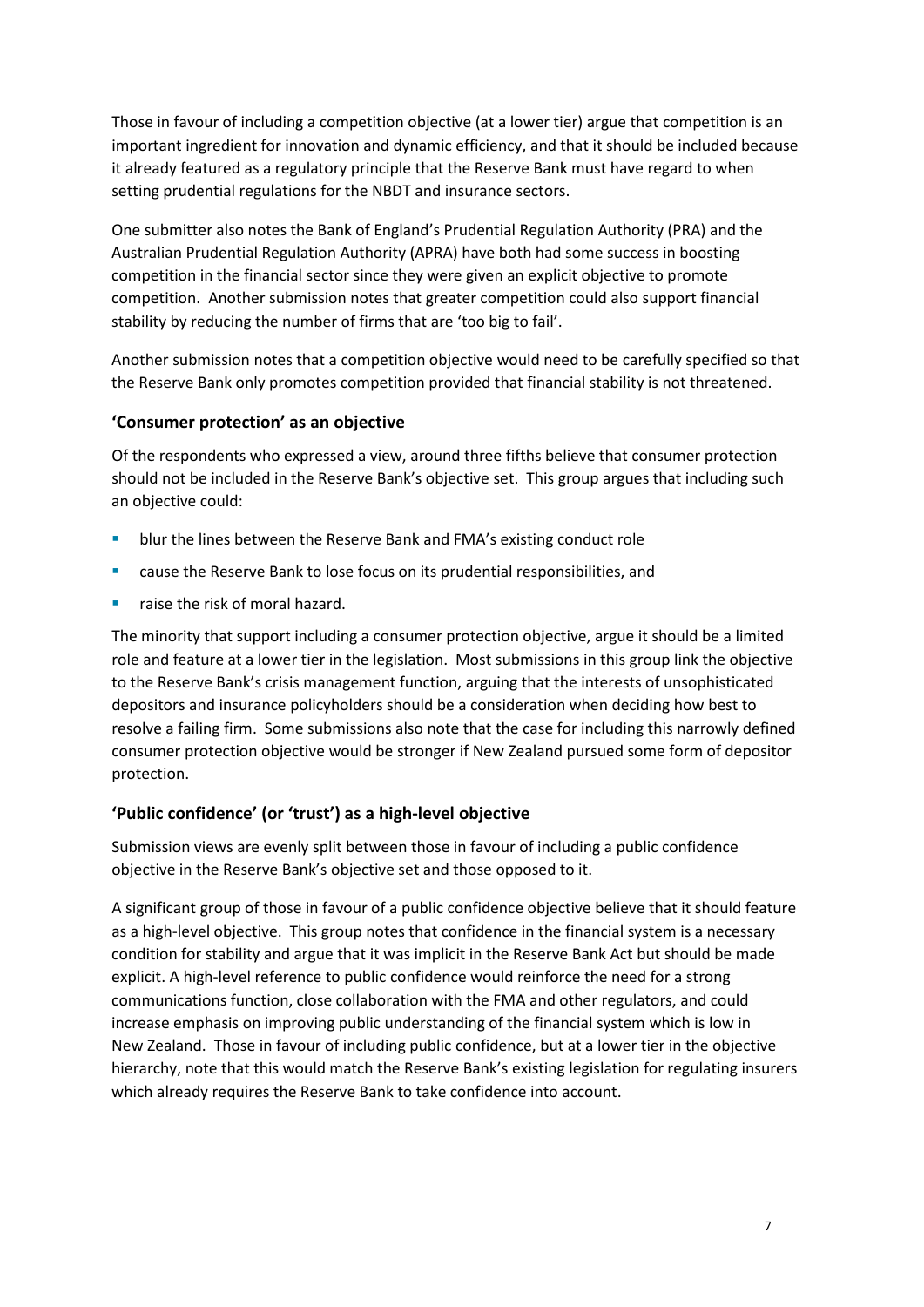Those against including a public confidence objective argue that this objective:

- **EXTERGH** is an outcome of policy, not an objective in its own right
- **•** would be implicitly covered by a financial stability objective
- **•** would be difficult to hold the Reserve Bank to account for, and
- **•** could risk generating unintended consequences if it were included (e.g. if policymakers encourage over-confidence in the financial system, leading to excessive risk taking).

#### **Other objectives**

Submitters raise a number of other potential objectives that could be included in the Reserve Bank's objective set, including:

- **Function-specific objectives.** A number of prominent submitters advocate including specific objectives for the Reserve Bank's core financial policy functions.
	- o Oliver Wyman (financial sector consultancy) suggests there should be specific objectives for three core financial functions: **macro-prudential policy**, **micro-prudential policy** and **resolution policy.**
	- $\circ$  Geof Mortlock (financial sector expert<sup>[1](#page-9-0)</sup>) recommends various policy objectives that should be taken into account, including ensuring **prudent risk management** in financial firms, and **minimising fiscal risk** when a firm fails.
	- o Grant Spencer (former Governor) notes the Reserve Bank's **lender of last resort** function should be given a clear objective and more prominence in the Reserve Bank Act.
- **Coordination with other regulators**. A couple of submissions argue that the Reserve Bank should play a supporting role in delivering the objectives of other regulators (namely the FMA and Commerce Commission) and vice versa. Primary responsibility for a particular regulatory area would still rest with a particular agency, to avoid reducing accountability, but including a supporting objective should encourage coordination and help bridge regulatory gaps.
- **A system-wide objective for all regulators**. A couple of stakeholders with legal expertise recommend introducing an overarching objective that applies to all of New Zealand's financial regulators (RBNZ, FMA and potentially the Treasury and the Ministry of Business, Innovation and Employment (MBIE)). This would help facilitate a coordinated jurisdiction-wide approach to regulation and minimise regulatory gaps over time.
- **Dbjectives of monetary policy**. A number of submissions believe that the Reserve Bank's financial policy objectives should also support the objectives of monetary policy, namely price stability and maximum sustainable employment.
- **Climate change**. Two stakeholders note the pressing risk of climate change to New Zealand's economy and financial system. These stakeholders welcomed the launch of the Reserve Bank's recent climate change strategy but believe that the Reserve Bank should be mandated to take account of climate risks as part of its legislative mandate.

 $\overline{\phantom{a}}$ 

<span id="page-9-0"></span><sup>&</sup>lt;sup>1</sup> This was not a formal submission, but can be found [here.](https://www.interest.co.nz/opinion/97356/geof-mortlock-says-financial-sector-regulator-rbnz-needs-policy-objectives-statement)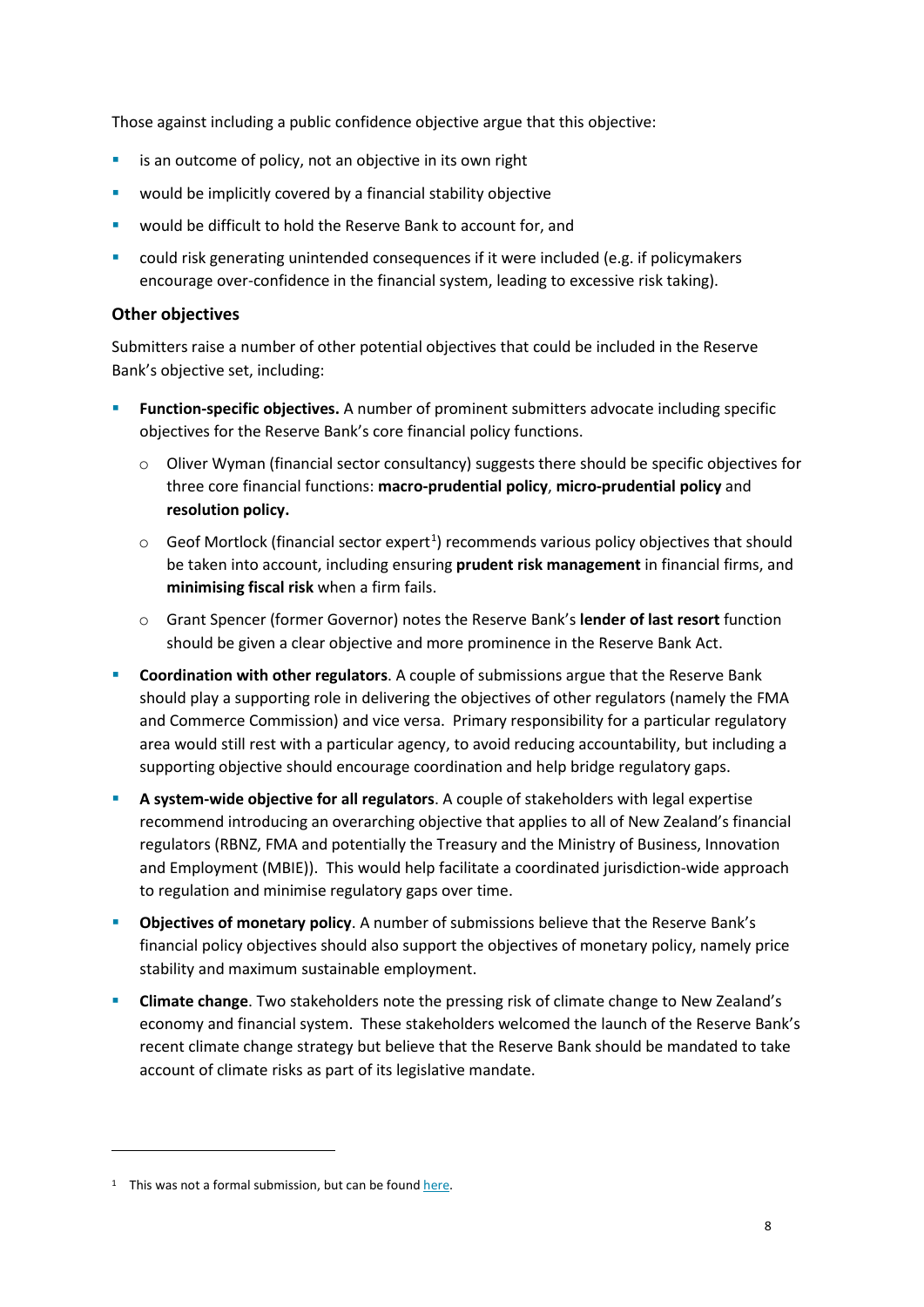- **Encouraging the growth of domestic financial firms**. A number of NBDTs believe the Reserve Bank should play a more active role in facilitating the growth of New Zealand-owned financial firms, and recognise the value they add to local communities.
- **Other:**
	- o giving the Reserve Bank a role in reducing inequality
	- o maintaining a stable exchange rate
	- o an explicit house price inflation target
	- o a role in promoting financial literacy, and
	- o supporting the economic objectives of the Maori community, including taking account of Treaty of Waitangi obligations.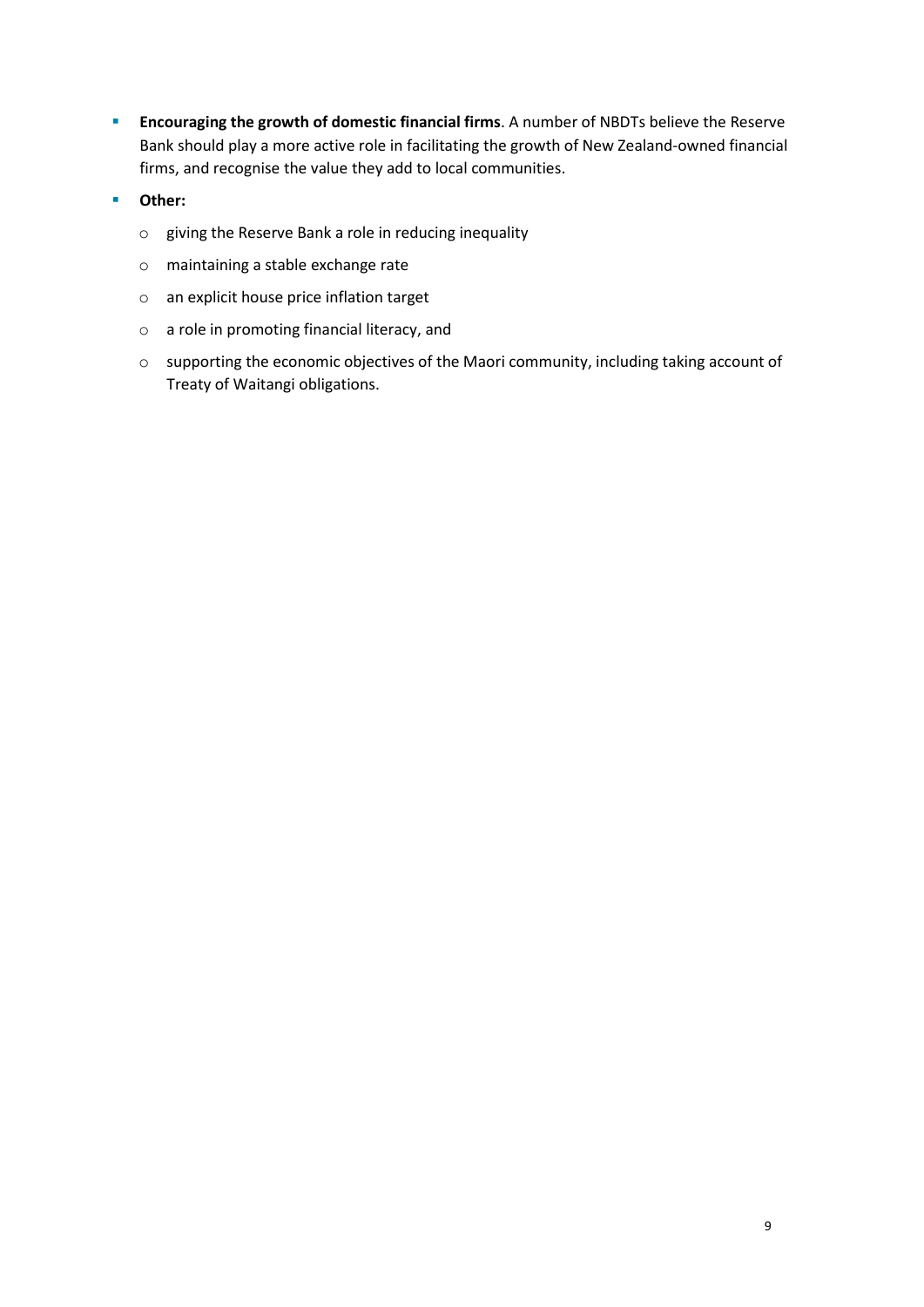### <span id="page-11-0"></span>**2. Who does the Reserve Bank regulate and how should the regulatory perimeter be set?**

Submitters were asked to give their views on two questions:

- **the costs and benefits of moving from the Reserve Bank's current regulatory perimeter to a** single licensed deposit-taking framework, and
- whether it was desirable to consider non-legislative mechanisms to add flexibility to the regulatory perimeter. These mechanisms would be used to help future proof the regulatory system.

Of the 67 submissions received, 35 responded to the question relating to the licensed deposittaking framework, while 22 responded to the question relating to perimeter flexibility. The responses to these questions are summarised below.

### **Key points**

- <sup>2</sup> 26 submitters support a shift to a licensed deposit-taking framework, with 2 submitters opposed. A further group make a broader set of observation about perimeter design, or the appropriate treatment of certain sectors, such as wholesale-funded lenders.
- **18 submitters support increased perimeter flexibility. In addition, a section of submitters saw** potential value in providing either the Minister of the Reserve Bank with additional tools, but expressed the view that there were risks around the design of any tools, such as specifying when it might be used, or providing appropriate governance and safeguards.

### **A single licensed deposit-taking framework**

Among the 28 submitters that have expressed a view on this topic, there is almost universal support for a single licensed deposit-taking framework. This includes a broad cross-section of large and mid-size banks, NBDTs, consultancy and law firms, former Governors, and private individuals. Submitters discuss three key advantages of making the shift:

- The difference between bank and NBDT regulation had occurred for historical reasons, rather than by design. Submitters do not consider there is any obvious reason why banks and NBDTs should be subject to a different regulatory framework, and therefore these submitters are in support of shifting to a single licensed deposit-taking framework. These differences are seen as having an impact on regulatory neutrality. NBDTs in particular (such as WBC, Baywide and Credit Union South) note concern about the relative level of regulatory burden in their sector. Co-Op Money consider that the current restrictions on the use of words such as "banking" by NBDTs was problematic, given the lack of alternative terms.
- Having a single framework that applies to all regulated financial institutions (such as the Australian ADI regime) makes it easier to create and manage a graduated prudential regulation regime to take account the individual circumstances of the entities subject to the regime. It may also allow for innovation.
- **Shifting to an ADI framework would allow the regime to fit more closely with, and empower** other features of, the regulatory framework. For example, if it was decided to proceed with a deposit protection regime, then we would expect that the entities receiving the benefit of such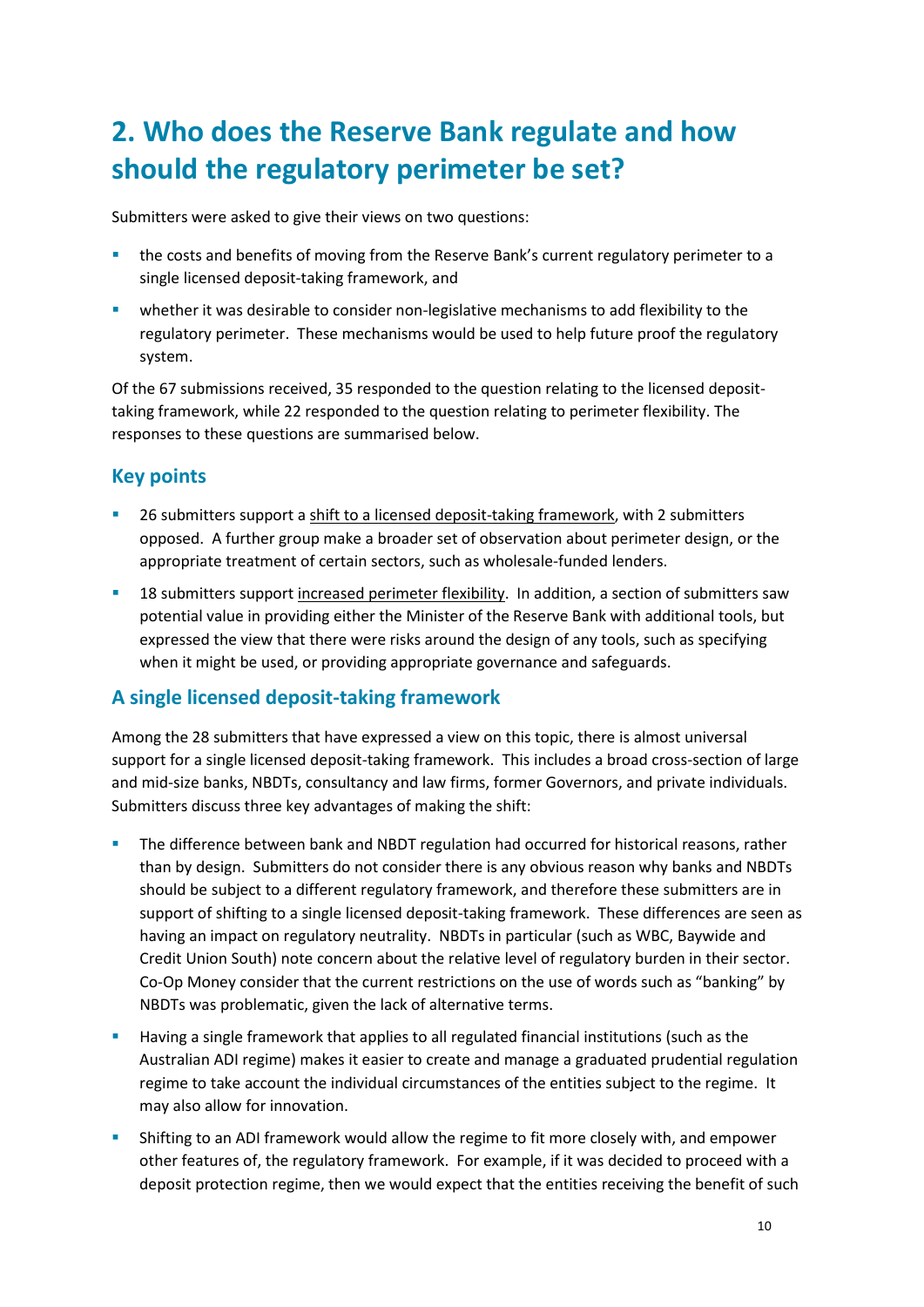deposit protection regime (irrespective of how they were structured, name or operated) would be subject to some level of prudential supervision based on a standardised set of prudential requirements.

Submissions emphasise the need for any framework to allow for differences in both regulation and intensity of supervision between firms. Stakeholders consider there is a need to support tailored approaches for firms of different scale or with specific business models. Several NBDTs considered that this issue was linked to the Reserve Bank's objectives, and could be recognised through an objective to encourage the growth of domestic financial firms.

Two submitters oppose a single licensed deposit-taker framework. One submission supports retaining current supervisory arrangements, on the basis that it is desirable to retain a split between regulation and supervision, and that trustees have the flexibility in supervisory approach necessary in the NBDT sector. The second submission, from a former Governor, raises the argument that deposit takers that are not systemically important should not be regulated by the Reserve Bank.

### **Submissions from the non-deposit-taking lending Institutions (NDLIs) sector**

The November consultation paper noted that the application of the NBDT regime was currently defined by reference to an offer to retail investors. The consultation paper noted that one possible option was an activities-based definition that did not explicitly exclude wholesale-funded deposit-takers (even if these wholesale-funded firms were subsequently exempted from coverage).

Submissions were received from two law firms, one submission from an industry body, and one submission from a group of NDLIs who are concerned about the potential capture of NDLIs in the regulatory perimeter. Submitters broadly note that:

- NDLIs provide a valuable source of funding diversity. Some of the risks in the New Zealand financial system come from the limited number of funding options.
- **Extending the perimeter beyond retail deposit-taking institutions (as would occur under an** ADI-type framework) goes further than is required to meet the Reserve Bank's mandate, whether the mandate be soundness or stability.

### **Flexibility of the regulatory perimeter**

There is general support among the submitters for increased flexibility concerning the prudential perimeter (in other words, providing scope to expand the regulatory perimeter without needing to amend legislation, for example through regulation). Several submitters (such as the NZBA and the barrister Michael Webb) note the existing model in the Financial Markets Conduct Act for designations. Submitters mention that enhanced tools are required to efficiently protect against potentially systemically important sectors (for example, the non-bank deposit-taking lending sector) rapidly growing or evolving and thereby exposing the financial system to risk, as well as offering flexibility and 'future proofing' the regime. These submitters suggest that compliance requirements should be aligned with the risk associated with, and scale of, the entity or activity; these requirements would not therefore necessarily reflect the risk and scale of existing participants.

A number of submitters note the need to test any proposals for perimeter flexibility against the attributes and indicators of best-practice regulation. These submitters included the law firms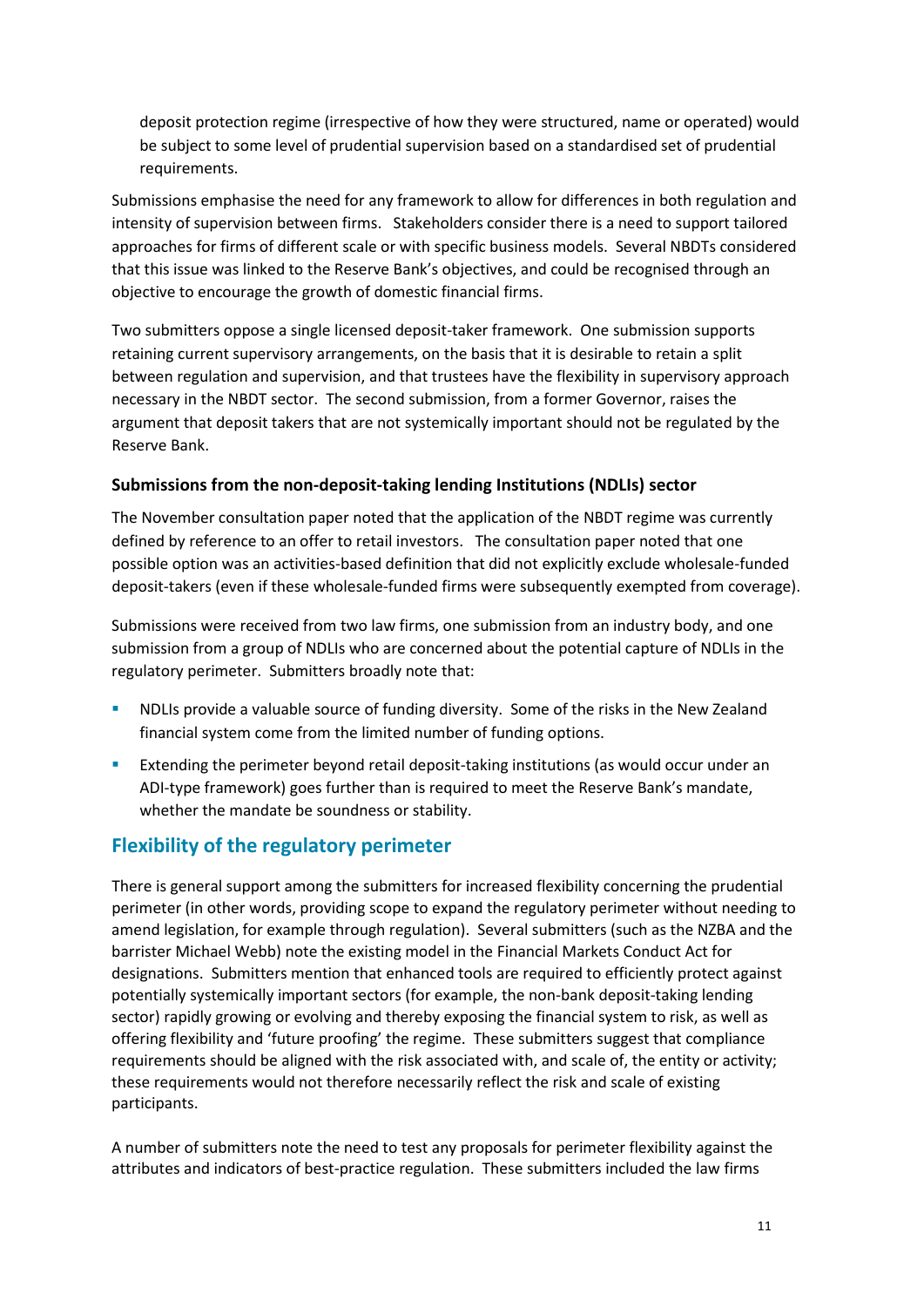Chapman Tripp and Mayne Wetherell. These submitters emphasise that there should be a relatively high threshold for activation. They therefore consider it inappropriate that any extension to the prudential perimeter should be left to the sole decision of the Reserve Bank, unless these decisions are triggered by the need to take urgent action due to situation that has an impact on financial stability.

Several submitters note the desirability of increased monitoring of entities outside the perimeter. Without appropriate monitoring, submitters note that there is a risk that regulatory decisions could be made without adequate information. Several submitters, including INFINZ and several NDLIs, note that increased data collection would help ensure any changes to the perimeter remained proportional.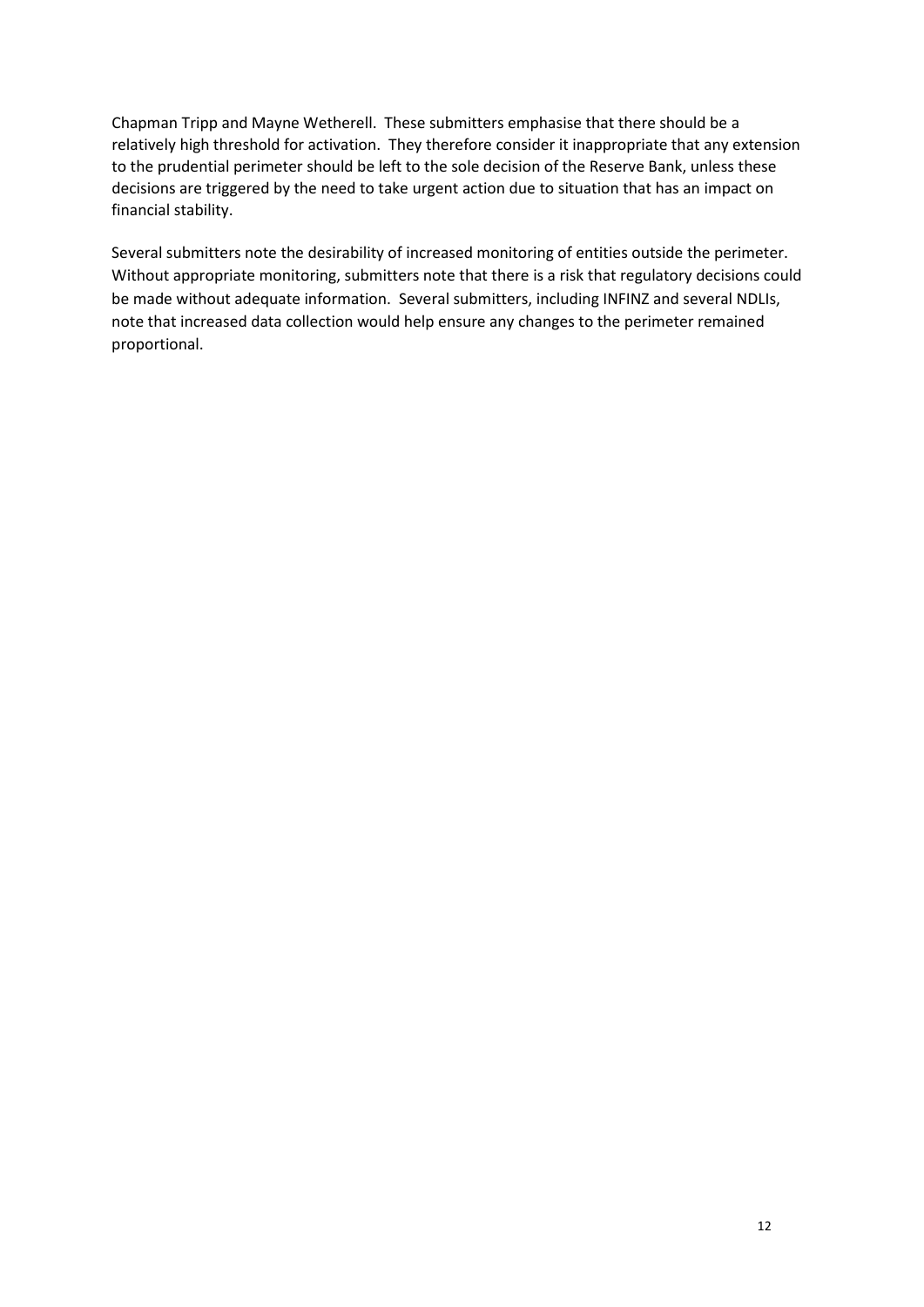### <span id="page-14-0"></span>**3. Should there be depositor protection in New Zealand?**

Submitters were asked to express their views on the depositor protection considerations and options that were identified in the November consultation paper. Deposit protection was an important issue for many consultation respondents with nearly three quarters of submissions (49 of the 67) addressing the issue. Submitter responses to the five relevant questions are summarised below.

### **Key points**

- **Two in three submitters support strengthening the depositor protection framework in** New Zealand.
- The remaining third are evenly split across opposing enhanced depositor protections or preferring alternative protection mechanisms not suggested in the consultation.

This breakdown across written submissions roughly accords with a survey of 1,000 New Zealanders commissioned as part of the Review team's engagement process. [2](#page-14-1) Separately, a targeted stakeholder engagement programme found very strong support for enhanced depositor protections amongst lawyers, investors, academics, and special interest groups, who generally viewed stronger protections as 'overdue'. Non-financial corporates (and their representative bodies) were a notable exception, preferring the status quo, a stance also reflected in their written submissions to the consultation.

### **Support for depositor protection in New Zealand**

Of the 32 submitters that support the enhanced depositor protection options proposed in the consultation, around half favour deposit insurance, including several deposit-takers (KiwiBank, Westpac, ASB); one in three favour both insurance and preference; and one in six favour a standalone preference. Lawyers, insolvency practitioners, and the deposit takers who are in favour of depositor protection are strong in their opposition to a legal preference as a standalone mechanism to protect depositors, noting that it would add complexity to insolvency processes without accelerating payout speeds or providing certainty around depositor outcomes. These respondents prefer insurance.

Submitters are split on why they support stronger depositor protection, across:

- protecting vulnerable depositors from loss and promoting access to the critical banking services that depositors need to participate in the modern economy
- addressing information asymmetries faced by less-sophisticated consumers<sup>[3](#page-14-2)</sup> who have limited tools to manage deposit risks

**.** 

<span id="page-14-1"></span><sup>&</sup>lt;sup>2</sup> Once deposit protection was explained, half of all survey participants supported deposit insurance up to a guaranteed limit, a quarter favoured a depositor preference, while one in ten preferred the status quo. The rest were unsure.

<span id="page-14-2"></span><sup>&</sup>lt;sup>3</sup> Less than investors and supervisors.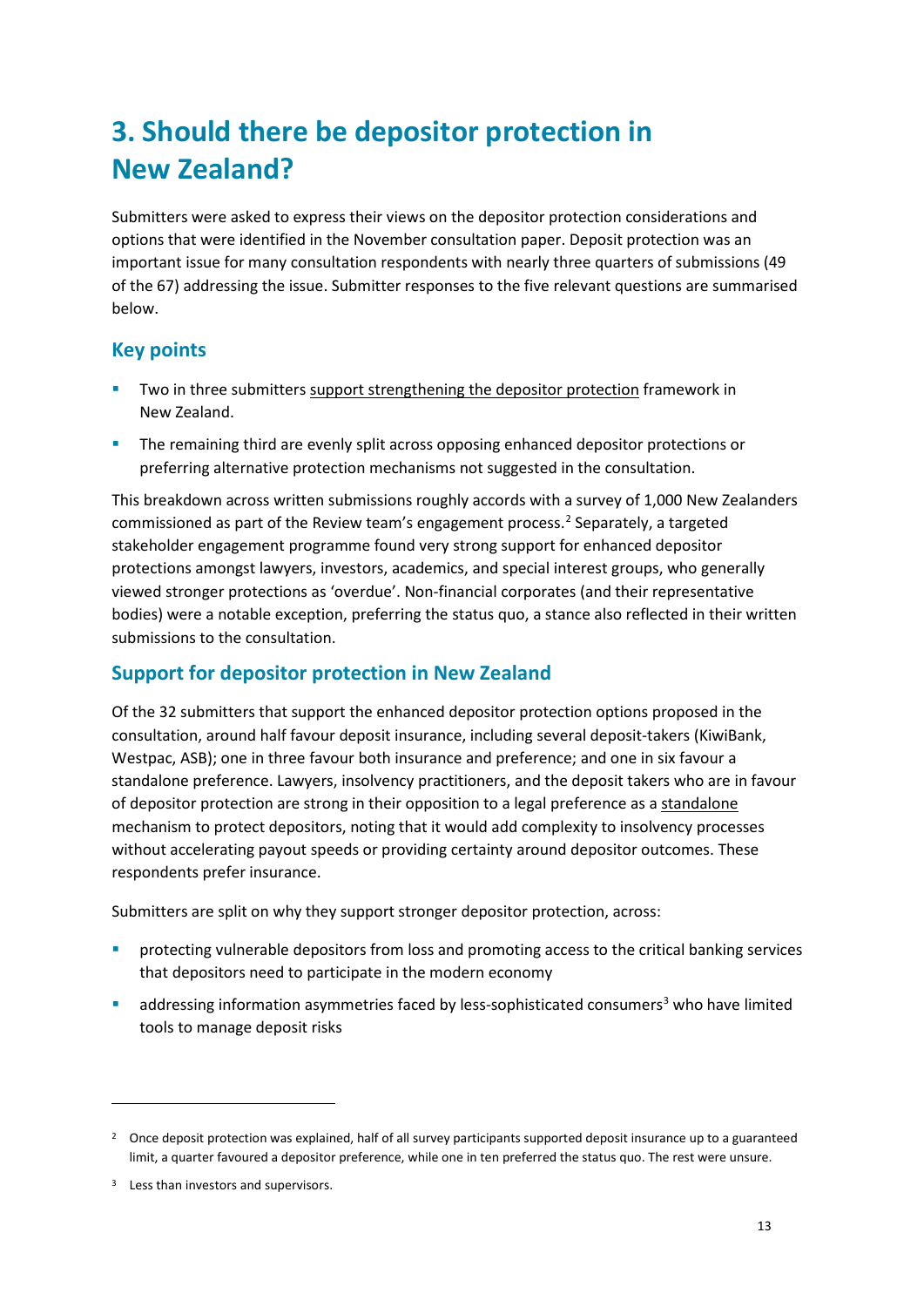- supporting fairness, trust and confidence in the financial sector ('if supervisors couldn't see the risks, why should depositors be blamed?')
- **•** promoting clear and predictable outcomes for depositors that are politically sustainable
- promoting consistency with international practices, and
- **EXED** mitigating the risk of disorderly runs and contagion to the financial system.

Almost all submitters in favour of depositor protection agree that it could provide a mechanism to protect depositors from hardship and to address information asymmetries. There is doubt amongst some written submitters about whether or not deposit protection could really help to support confidence and mitigate bank runs and contagion. On the other hand, most stakeholders we spoke to as part of our targeted engagement programme see strong 'financial stability' grounds for protecting depositors. Submitters who are opposed to depositor protection overall sometimes note that insurance would usefully mitigate the risk of bank runs, but were typically strongly opposed to 'hardship' and 'information asymmetry' justifications.

### **Opposition to depositor protection in New Zealand**

Within the 17 written submissions that oppose formal depositor protection in New Zealand, eight prefer the status quo, while nine provide alternative options that were not presented in the consultation document.

Submitters that opposed formal deposit protection gave reasons including:

- capital and other regulatory requirements that reduce the probability and severity of failures provide depositors with sufficient protection against the risk of loss (this included the Financial Services Federation, Federated Farmers, and several deposit takers, most notably ANZ and BNZ), and
- **EXED individual incentives to manage risks prudently are well-supported by aligned private costs and** benefits (this group included Business NZ).

Alternative options proposed by submitters include a case-by-case approach to guaranteeing failed institutions, or protecting depositors through 'risk free' narrow banking (requiring deposit takers to match deposit holdings with safe and liquid assets). A few (including Graeme Wheeler, a previous Governor of the Reserve Bank) prefer a formal *de minimis* limit as part of the Reserve Bank's open bank resolution (OBR) policy.

In general, there is broad scepticism (amongst the public, financial corporates, lawyers, and academics) about relying solely on OBR as a mechanism to handle failures or to protect depositors. Of note, Grant Spencer describes existing OBR protections as 'not satisfactory' because 'depositors are not protected in a systematic or politically sustainable way', calling for more explicit protections that are not dependent on the form of failure resolution.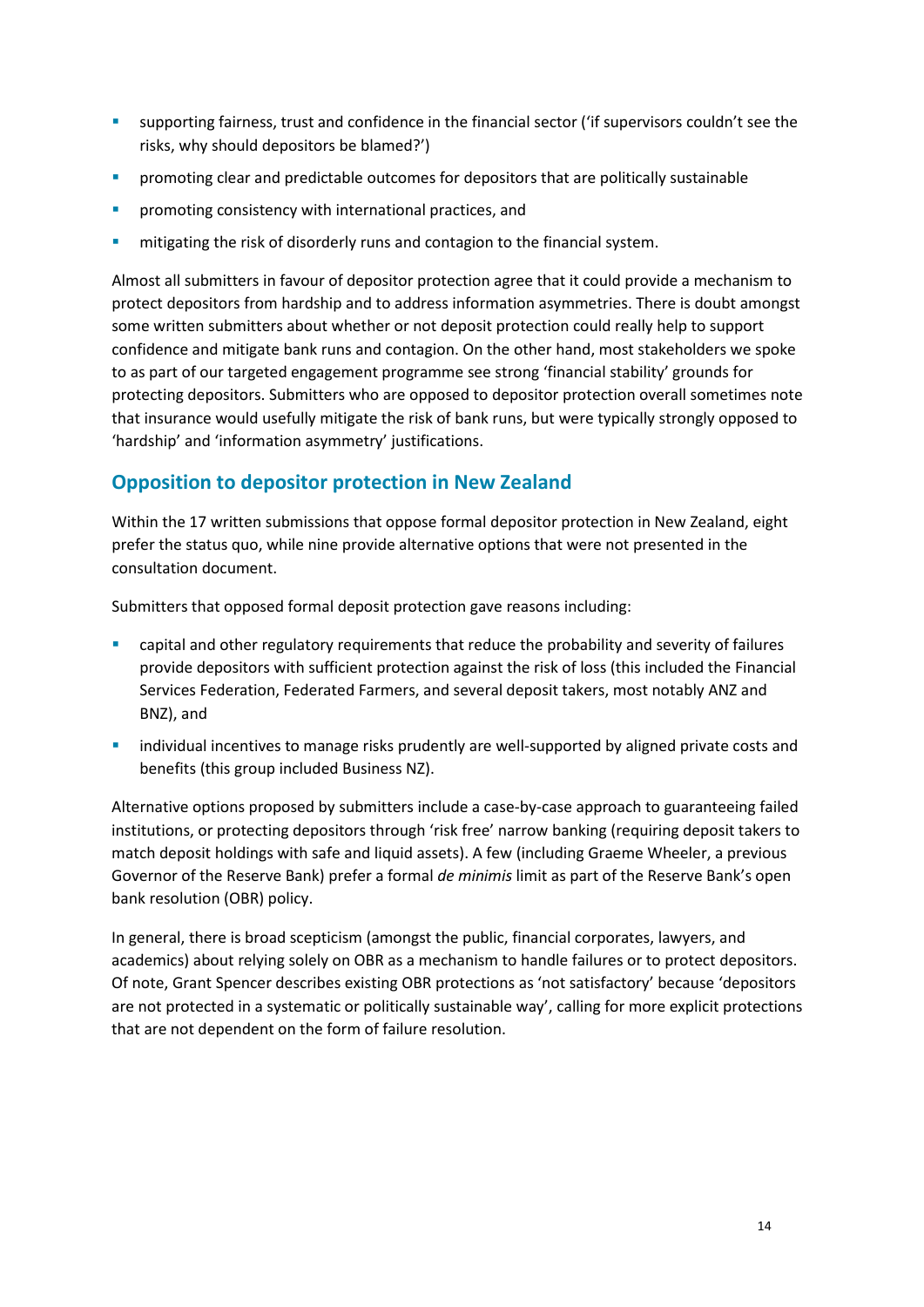### **Other comments**

Most submitters agree that the assessment of the benefits of the status quo and the depositor protection options presented in the consultation paper are reasonable, although several, including Grant Spencer, are unconvinced of any 'financial stability' benefits from deposit insurance (whilst still being in favour of it). They see insurance as a definite cost to system stability due to the potential for moral hazard to encourage a build-up of risks.

In general, there is a good understanding that formal deposit protection would come with costs. A diverse range of stakeholders (including consultancy firms, consumer and special interest groups, lawyers, insolvency practitioners, and banks) believe that the moral hazard of formal insurance should not be overstated, given depositors' limited ability to discipline banks as well as the distortions already present under the status quo (given what some submitters saw as an existing implicit guarantee for deposits, and/or the risk that another retail Crown Deposit Guarantee Scheme-style scheme would have to be put in place in another crisis).

The consultation, by intention, did not delve into design specifics. Many submitters agree the scheme's design would have to be carefully considered to avoid unintended consequences and costs. Various submitters specifically comment on coverage limits, with preferences here often shaped by where submitters fell on the primary objectives of deposit protection. Some who want alignment with international practices see Australia's \$250,000 limit as appropriate; those who believe depositor protection could help support financial system stability (including Westpac, ASB and Kiwi Bank) tend to favour a lower, but still 'meaningful', limit; while those who prefer to focus protections on preventing hardship tend to favour a low limit in the order of \$10,000-20,000 (including former Governors Graeme Wheeler and Grant Spencer).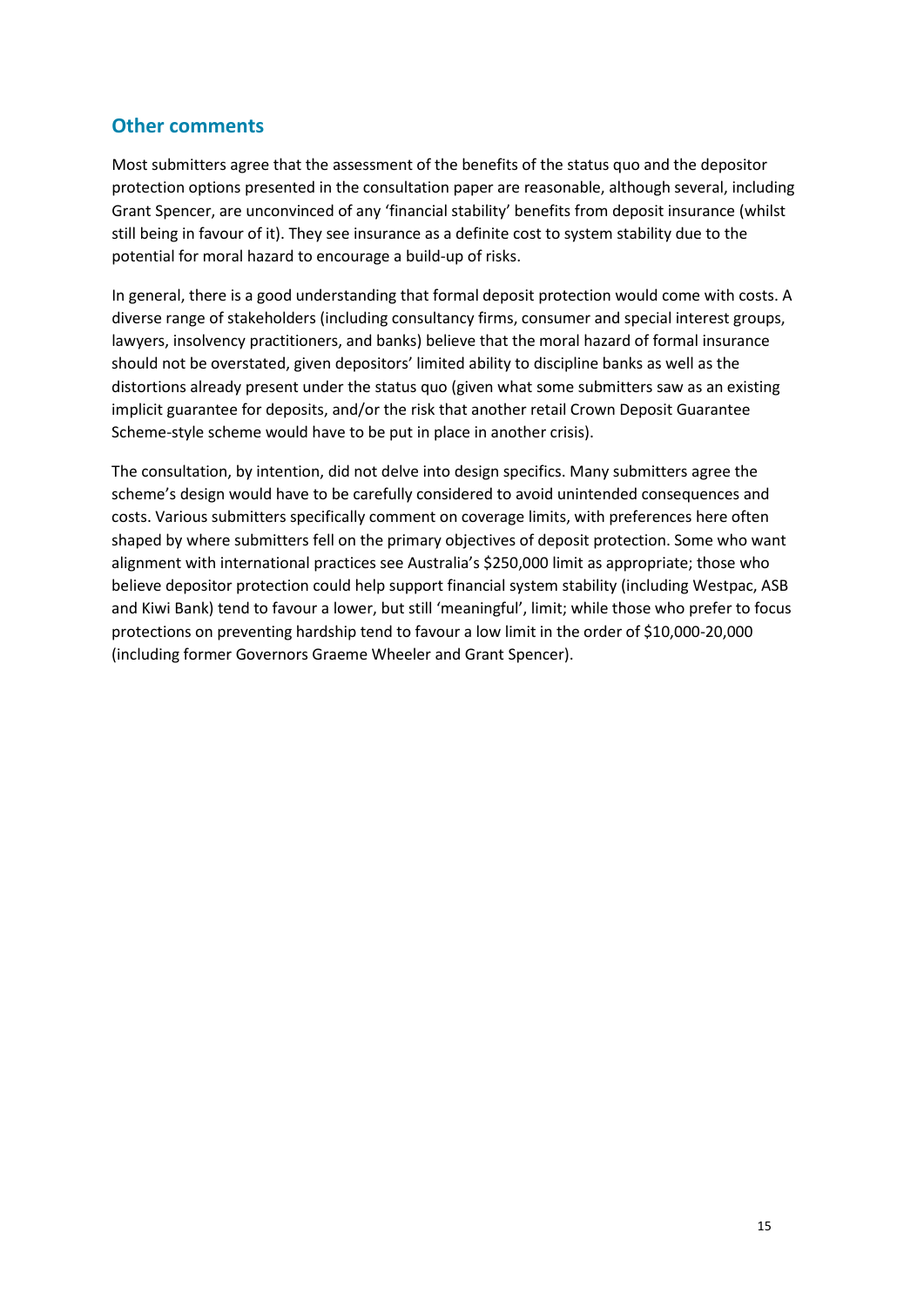### <span id="page-17-0"></span>**4. Should prudential regulation and supervision be separated out from the Reserve Bank?**

Submitters were asked to express their views on whether prudential regulation and supervision should be separated out from the Reserve Bank. Of the 67 total submissions received by the Review team, 41 responded to the questions on separation. The responses to these questions have been summarised below.

### **Key points**

 $\overline{\phantom{a}}$ 

- **32** of the 41 relevant submissions support the status quo proposition that prudential regulation and supervision remain within the Reserve Bank.
- The majority of these supportive submitters also prefer enhancing the status quo through increased resourcing, clearer objectives and enhanced governance arrangements.
- **FIMILE 12 SUBMILE 12 SUBMISSIONS PREF** reparation.
- $\blacksquare$  The remaining 5 submissions express no firm view either way.<sup>[4](#page-17-1)</sup>

### **Support for the status quo**

Close to 80% of submissions support the status quo, where prudential regulation and supervision remain within the Reserve Bank.<sup>[5](#page-17-2)</sup> However, almost all of these submissions note that there are improvements that could be made to the status quo that would improve the focus and effectiveness of financial policy made by the Reserve Bank.

Those in favour of current institutional settings are not persuaded that any potential benefits from separation would outweigh the costs. One consistent argument in support of the status quo is that for a small country like New Zealand the **direct costs** of setting up a separate agency and the associated duplication of functions such as various corporate-related functions, IT and data/information infrastructure, are potentially prohibitive. Disruption to current institutional arrangements is also seen as a factor (large **transition costs**), compounding this overall cost argument. In short, submitters believe that New Zealand does not have the scale or capacity to support two separate agencies tasked, in their own way, with ensuring financial stability.

Another key argument put forward by those supporting the status quo is an observation that there is some natural 'complementarity' between prudential regulation and supervision, and a central bank's other functions such as monetary policy, providing liquidity in times of stress (the 'lender of last resort' role), and systemic risk monitoring. By housing these functions under one roof, these policy functions can be **better coordinated**, and underlying **synergies** be exploited (e.g. the crossfertilisation of ideas from interactions across those involved in different policy areas). A number of

<span id="page-17-1"></span><sup>4</sup> Of the 5 'on the fence' submissions, two were from industry bodies (FINSIA and the NZBA) and therefore their reluctance to affirm a clear position likely reflects some diversity of views among their membership.

<span id="page-17-2"></span><sup>5</sup> Note, while 26 submissions don't explicitly reference the separation issue, they nevertheless address other consultation questions focusing on potential changes to current arrangements within the Reserve Bank (e.g., what objectives the Reserve Bank should have, or governance and accountability arrangements). One might infer that many of these submitters are likely to have an 'enhanced status quo' as their default position.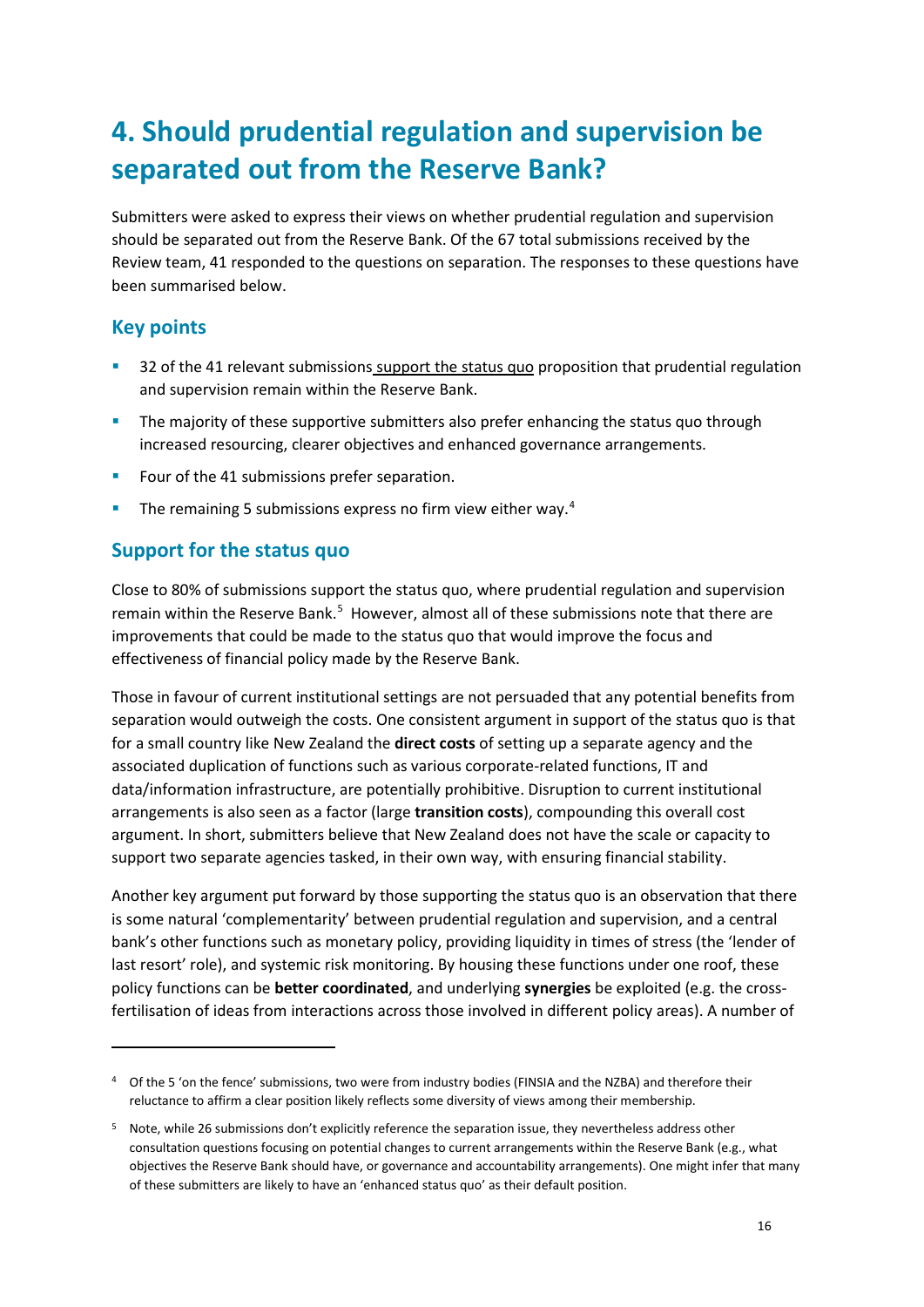submitters note in particular, the benefits from co-locating knowledge about individual institutions and the ability to provide emergency liquidity in times of stress. Separation, by contrast, would require robust external coordination mechanisms between any separate financial regulator and the Reserve Bank as the lender of the last resort. Some submissions see the risk of such arrangements not working adequately in times of severe financial system stress (pointing to the failings of the pre-crisis tripartite arrangement in the UK), or 'turf wars' between agencies.

Two individual submitters qualify their support for current arrangements by suggesting that the prudential regulation and supervision of the *insurance sector* might better sit with another agency – with the Reserve Bank maintaining responsibility for other sectors.<sup>[6](#page-18-0)</sup> They note that the sector was not as systemically important to the New Zealand financial system compared to banks, and that the culture and business of insurance is sufficiently distinct from credit intermediaries to warrant oversight from another agency. That said, the two insurance bodies that submitted on the separation issue – the Insurance Council of New Zealand (ICNZ) and the Financial Services Council – do not support this proposition, despite acknowledging that there are less potential synergies between insurance supervision and the Reserve Bank's other non-prudential functions such as monetary policy. However, the ICNZ notes that there are sufficient synergies and overlap between banking and insurance to keep these sectors together under the Reserve Bank's prudential roof.

#### **Enhancements to the status quo**

 $\overline{\phantom{a}}$ 

Almost all submitters in favour of the status quo recognise that improvements to the current prudential framework are necessary. Several submitters are explicit that their support for the enhanced status quo option, as laid out in the consultation document, is contingent on the efficacy of any changes arising out of the Review – that is, if the Review does not 'deliver' as expect, they reserve the right to re-evaluate the merits of separation. Some believe that a degree of internal 'cultural resistance' within the Reserve Bank to embedding change could be a pragmatic reason for separation.

The main concern underpinning various enhancements to current arrangements rests around the notion that there is not the appropriate degree of focus being placed on prudential regulation and supervision by the Reserve Bank (including the perception from some that the Reserve Bank focuses on monetary policy at the expense of its financial policy related responsibilities). An almost universal solution suggested by submitters to address this problem within current arrangements is **greater resourcing**. More funding would underpin a more capable and responsive prudential regulator, with many submitters tying this greater funding to a desire to see the Reserve Bank become a more orthodox supervisor (in recognition that the Reserve Bank is an outlier in how it undertakes its prudential responsibilities relative to the rest of the world).

Other key enhancements to the status quo identified by proponents include changes to **governance arrangements**, whereby a dedicated group decision-making body would provide the necessary focus for financial policy. In addition, a number of submitters believe that clearer statutory objectives would also support a more focused approach to the Reserve Bank's prudential responsibilities.

<span id="page-18-0"></span><sup>6</sup> The one licensed insurer that submitted – Tower Insurance – supports the full separation of the Reserve Bank's prudential responsibilities.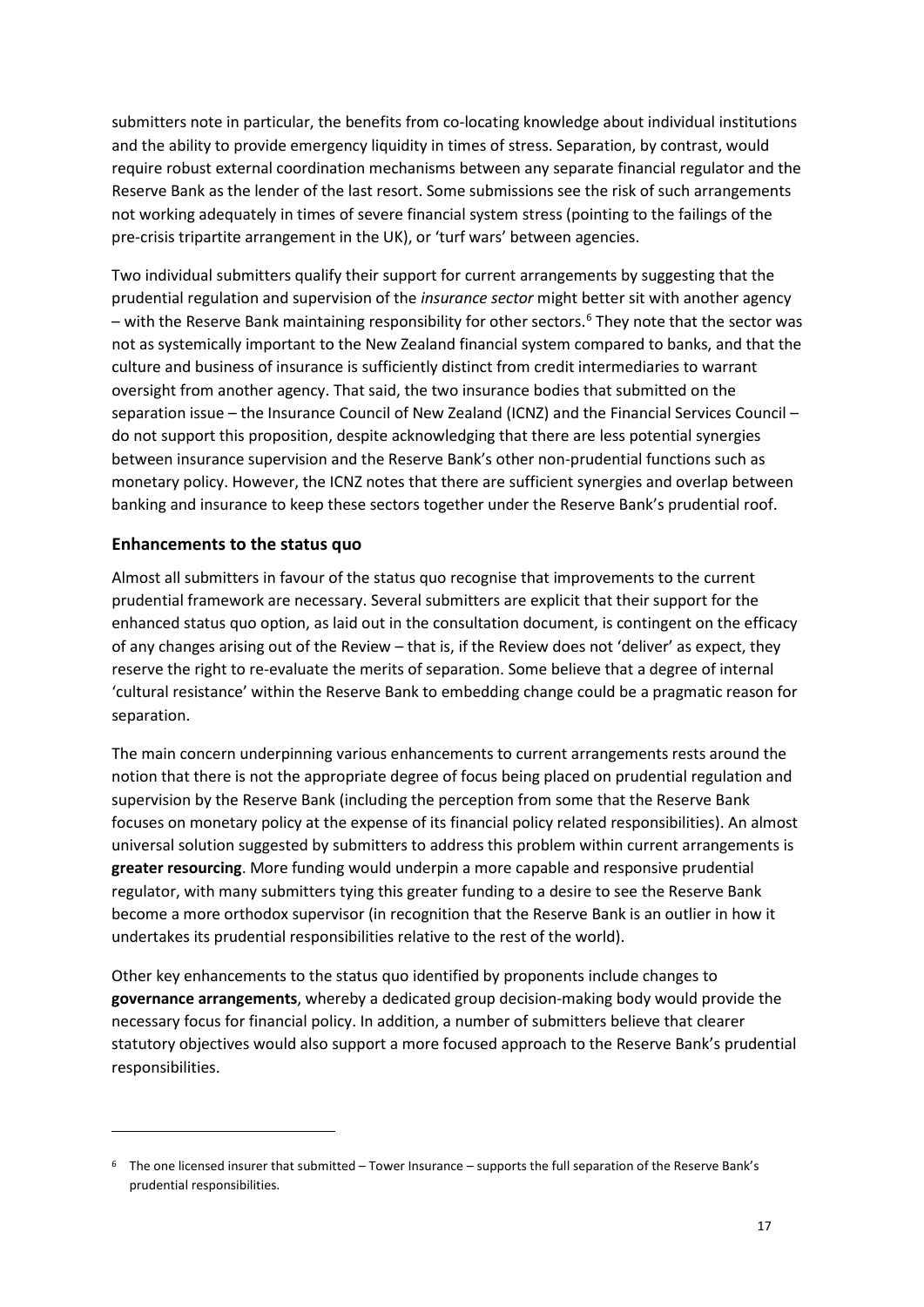Other enhancements to the status quo suggested by submitters include:

- **Improvements to current accountability arrangements, including review rights for regulated** entities, regular independent reviews of Reserve Bank legislation, and independent assessments of the effectiveness of the Reserve Bank as a prudential regulator.
- Improvements in the supervisory 'culture' at the Reserve Bank, tied to greater transparency around Reserve Bank decisions and better communication with regulated entities, including more clearly articulated expectations and/or guidance for industry of Reserve Bank policies.
- Formalising the cooperation between the Reserve Bank and the FMA (the two peaks of the 'twin peaks' regulatory model) through legislation.
- **Various changes to how NBDTs are regulated and supervised.**

### **Support for separation**

**.** 

A small number of submitters (4 out of 41) argue that the creation of a new agency is the only way to fundamentally change the current approach to prudential supervision. Two of the four are from individuals who merely state their preference for separation without specific supporting arguments. The other two proponents of separation are Westpac and Tower Insurance.<sup>[7](#page-19-0)</sup>

Both Westpac and Tower support the New Zealand Prudential Regulation Authority **(NZPRA) option**. Westpac argues that there is little or no synergy between the Reserve Bank's prudential mandate and its other functions. They also believe that co-location significantly complicates the construction of optimal governance arrangements for the Reserve Bank. A separate NZPRA effectively solves this governance question, while creating an agency whose sole focus is on its prudential role, staffed and resourced accordingly. Additional costs for the regulatory system could be recovered by an industry-funding model for the NZPRA. Westpac qualifies its support for the NZPRA option by suggesting greater structural separation of prudential regulation and supervision within the Reserve Bank could be an alternative to separation. This second-best solution would involve the creation of a financial policy committee, supported by a separate mandate and greater resourcing for the prudential function.

Tower believes that the current approach to prudential regulation and supervision is fundamentally flawed and in need of an urgent overhaul. They submitted that the light-touch Reserve Bank approach is out of step with international norms, there is a lack of focus on the prudential function, and that Reserve Bank supervisors are under-resourced and lacking in capability and capacity. An NZPRA model would afford a greater focus on the insurance sector and a more focused organisational culture appropriate for a prudential regulator.

<span id="page-19-0"></span> $7$  Note, the Review team also received support for separation from several individuals that were engaged through stakeholder meetings following publication of the C1 consultation document in November. They have not however, followed up with formal submissions. That said, many of the arguments the Review heard from these individuals align with those presented by Westpac and Tower.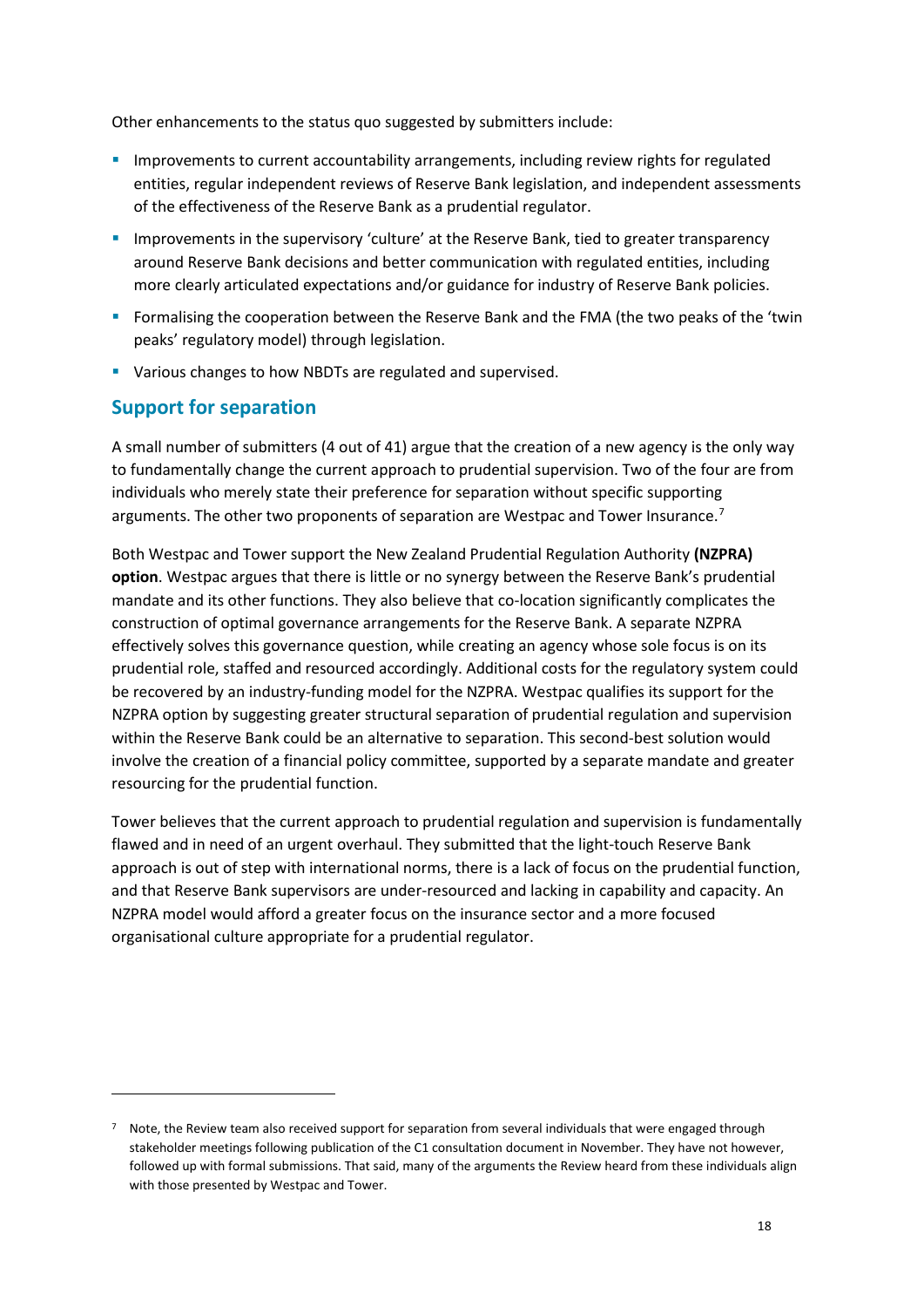### <span id="page-20-0"></span>**5. How should the Reserve Bank be governed?**

Submitters were asked to express their views on how the Reserve Bank should be governed. In particular, views were sought on the following areas:

- The governance structure of the Reserve Bank including whether the governing body should be a single-decision maker or a board, and whether a financial policy committee should be established;
- **The scope of the Reserve Bank's operational independence including the role of the Minister of 4** Finance and responsibility for legislative stewardship; and
- How the Reserve Bank should be monitored and held to account.

Of the 67 submissions received by the Review team, just under half provided substantive comments on governance. The NZBA made a submission covering governance, and seven other submissions covering governance were from registered banks including the four largest banks. Three former Governors of the Reserve Bank made written submissions on this topic.

In addition to receiving feedback on governance via formal submissions, the Review team conducted a series of interviews with a selection of individuals with governance expertise in the public, private and regulatory sectors in New Zealand and internationally. The interviewees include experienced directors and senior governors (past and present) at the Bank of England, the United States Federal Reserve, APRA and the FMA. The interviews were conducted on a confidential basis and on the understanding that the views would be used to inform our analysis but not attributed to an individual. In many cases the feedback from these discussions was consistent with the written submissions. In some cases below, we mention additional ideas gained from these interviews.

The written responses to the relevant questions on Reserve Bank governance have been summarised below.

### **Key points**

- **15 submitters favour a policy board model whereby a governance board would be established** with responsibility for all corporate, operational and financial policy responsibilities of the Reserve Bank (Policy Board model). These submitters include the NZBA and all banks (with the exception of Westpac).
- 10 submitters favour the establishment of a statutory financial policy committee (FPC) with responsibility for financial policy and the establishment of a governance board with responsibility corporate, operational and other policy matters.
- 5 submitters favour moving from a single decision maker but expressed no firm preference for a Policy Board model or an FPC model.
- 3 submitters favour the single decision-maker model.
- 17 submitters favour the Treasury acting as external monitor and 14 submitter favoured the Treasury administering legislation. These submissions include NZBA and nearly all of the bank submissions.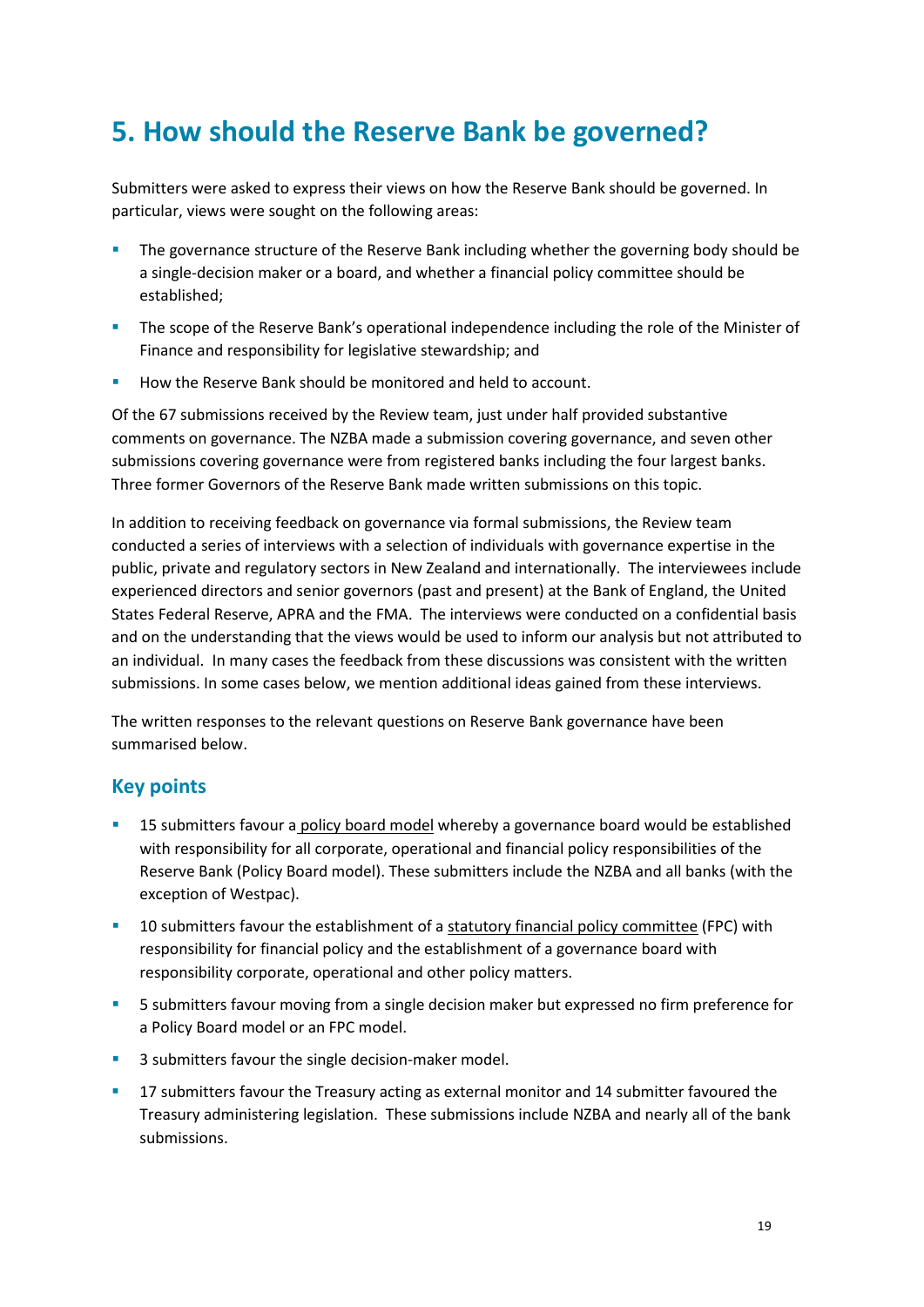### **Support for group decision making**

The more substantive submissions favouring a move to group decision making point to the lack of checks and balances, the concentration of power and a lack of accountability in the single decisionmaker model. The advantages of different perspectives, the involvement of externals and the independent challenge inherent in a group decision-maker model are seen as key reasons for moving to group decision making. A number of submitters suggest the monitoring role played by the current board is ineffective. Some submitters emphasise the benefits that externals could bring to group decision making. Some submitters note the costs of moving to group decision making, but see the benefits as outweighing these costs.

Nearly all submitters favouring group decision making see value in a governance board being established. The advantages of a governance board include robust accountability provided by the split of governance and management roles, and the ability of directors to hold management to account. A number of these submitters note that there would need to be appropriate transparency requirements to ensure external accountability. Some submitters note the importance of a balanced board and a robust appointment process.

### **The Policy Board and FPC models**

### **Policy Board model**

While most submitters support the establishment of a governance board, there is a difference of view on what its responsibilities should be. The majority of submitters are in favour of the Policy Board model. These submissions tend to focus on the board as a conventional group decisionmaking structure with robust internal accountability. Some submissions note the flexibility inherent in a board model including the use of delegations and internal committees. While most submissions favouring a Policy Board did not argue against the FPC model, those that did tended to focus on the increased complexity, novelty and inflexibility associated with the FPC model.

### **FPC model**

Ten submitters expressed a preference or interest in the FPC model for governance of the Reserve Bank's financial policy responsibilities. Those submitters favouring the FPC model tend to note the complexity associated with financial policy suggesting that decisions on financial policy would benefit from focused expertise. Some reasons given in support of an FPC were that it would better embed external expertise, give financial policy more prominence and be consistent with phase 1 decisions.

### **Importance of delegations**

A number of the submissions note the importance of the governing body and the Governor operating at the right levels with the governing body having a more strategic and oversight role with most day to day operational matters being handled by the CEO. These submissions suggest that an effective delegations framework will be required as part of the governance structure. Some submissions view crisis management decisions as needing to be dealt with under a separate process due to the need to act quickly.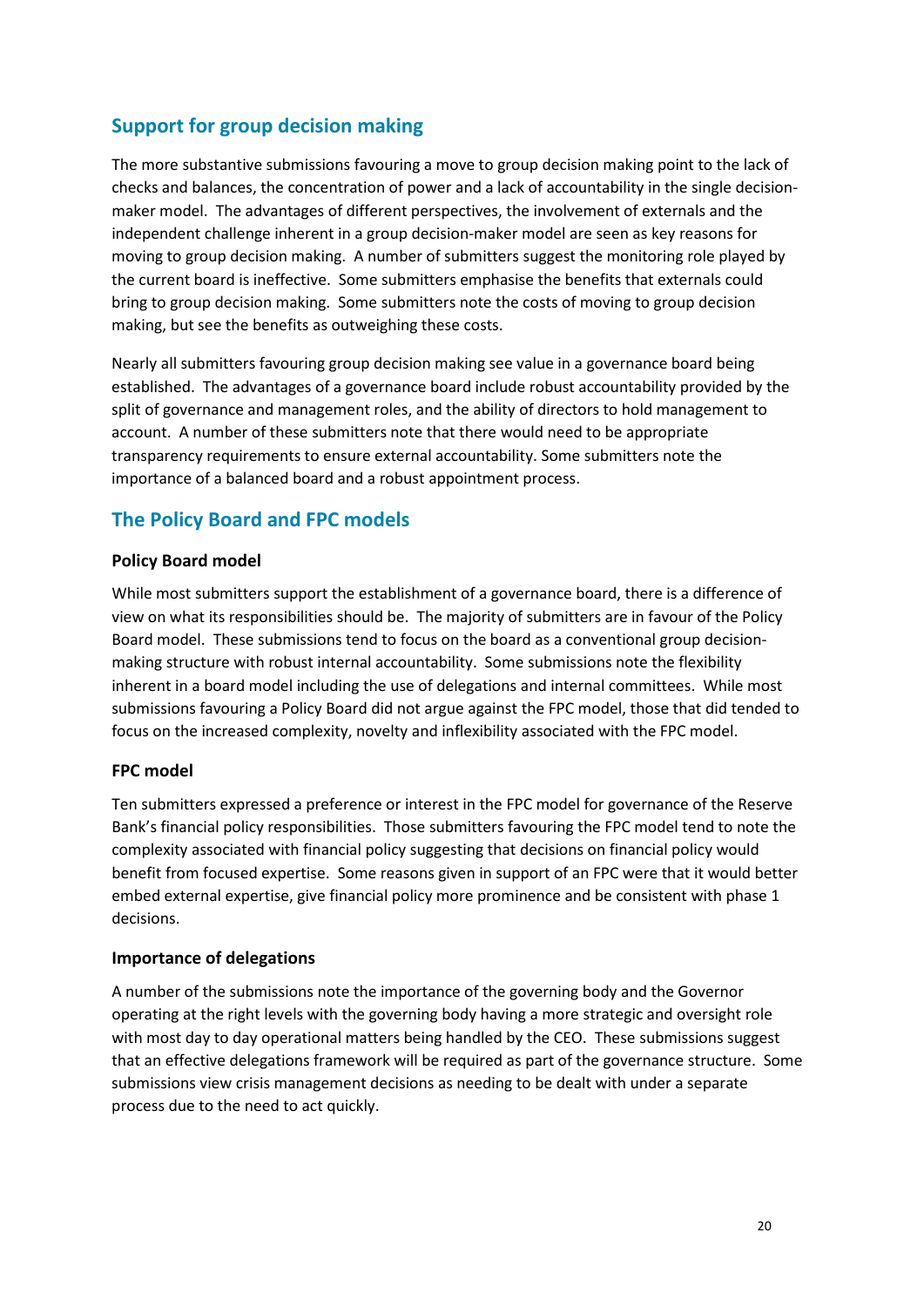### **Governance interviews**

Participants in the governance interviews raised views similar to those in the written submissions. Both models are generally seen as a move to a more robust governance structure although there was divided opinion on what model is optimal. There was an even split of views, often reflecting a participant's background with different governance structures. Some additional matters raised by participants included:

- Supervision and enforcement: a number of participants thought that the Policy Board or FPC should have responsibility for supervisory and enforcement decisions but that most of these decisions would be delegated by the board or FPC to the Governor.
- Crisis management: some participants thought crisis management was a difficult area to address. Crisis management decisions are hard to deal with at a board or committee level as crisis management is too fast-moving and operational. Externals can be ill-suited to crisis management and conflicts become more problematic. A different process may be needed.
- No separation of macro-prudential and micro-prudential responsibilities: participants who favoured an FPC model generally agreed it was not necessary, particularly in a small concentrated financial system like New Zealand, to have separate statutory micro-prudential and macro-prudential committees.

### **Operational independence**

There was generally strong support from submitters for the Reserve Bank's operational independence for prudential policy. However, a number of submitters note the broadness of the Reserve Bank's financial policy objectives and that there may be benefit in clarifying the Reserve Bank's financial policy mandate. There were a range of views submitted on these matters including the following:

- Some submitters state that there is a need to better define the Reserve Bank's financial policy objectives and that the Minister should have a role in clarifying these objectives. Some ideas for clarifying the financial policy objectives included a ministerial remit or government policy statement.
- Other submitters are concerned that ministerial involvement in clarifying objectives could undermine operational independence and preferred legislative mechanisms to the extent clarification is required. One submitter notes that ministers may be inclined to assess and define the Reserve Bank's financial policy objectives by reference to shorter time horizons and cycles than may be appropriate given the nature of prudential management.
- **There was generally strong support for the removal of the requirement for ministerial consent** for most direction powers provided there were sufficient checks and balances in place on the use of direction powers.
- A number of submitters note that there would need to be an increased level of ministerial involvement for financial policy matters involving distributional effects.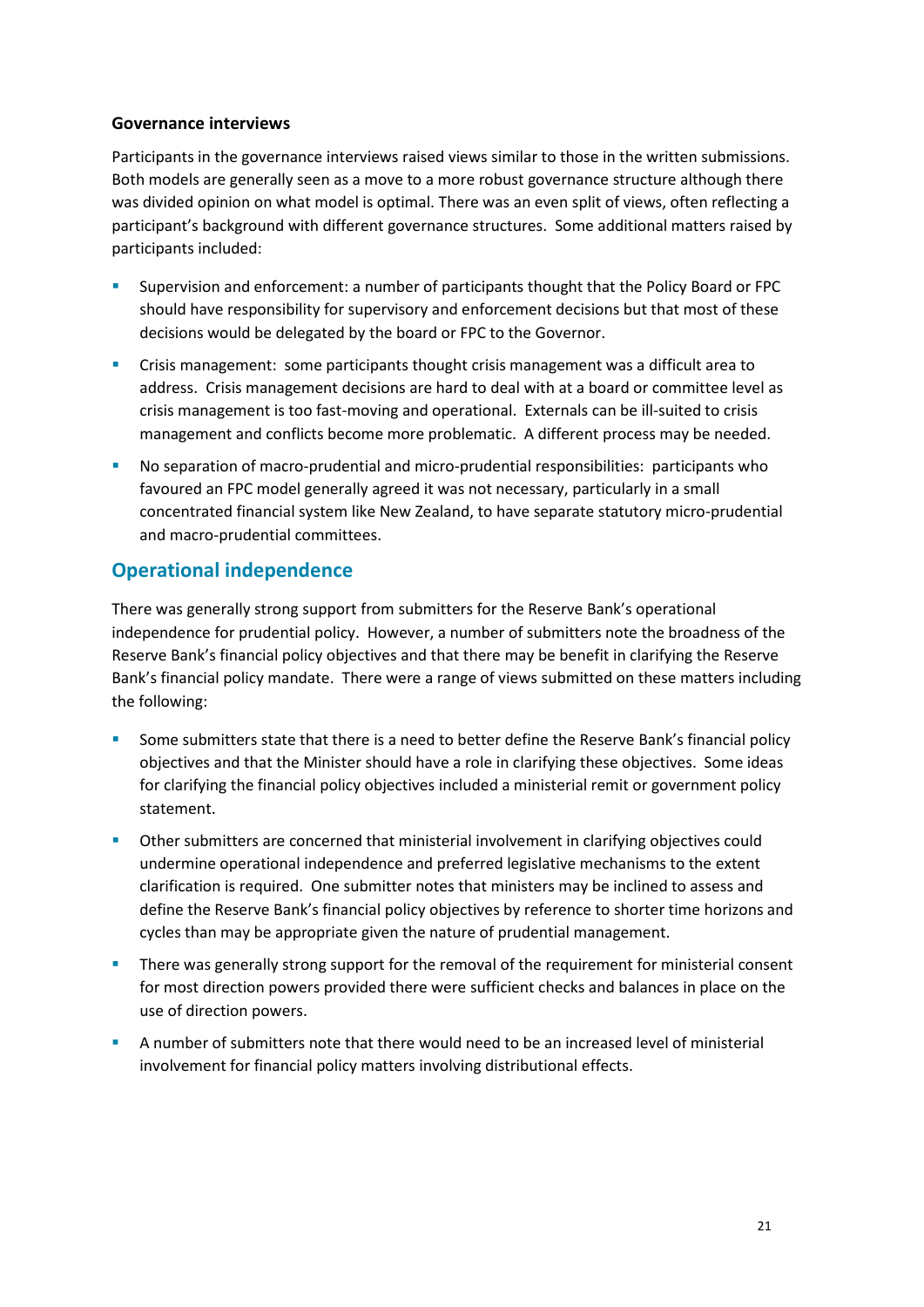### **Monitoring, accountability and administration of legislation**

There is strong support for the Treasury to act as the external monitor and have responsibility for the administration of the Reserve Bank's legislation. 17 submitters favour the Treasury acting as external monitor and 14 submitters favour the Treasury administering legislation.

Submissions that favour moving administration of legislation to the Treasury tend to note that it would enhance the operational independence of the Reserve Bank by removing a conflict of interest. Some note that an agency administering its own legislation is unusual.

A number of submissions on external monitoring note that the current arrangements with the existing board acting as monitor could not continue if a new governance board was established. Some submitters note that with the increased internal accountability in a governance board, there is less of a need for intensive external monitoring. A couple of submitters suggest that a different approach to external monitoring is needed and that an independent supervisor with its own resources should be established to monitor the Reserve Bank.

A number of submitters note the Reserve Bank's exclusion from performance audits by the Office of the Auditor General should be removed. Other submitters suggest that existing transparency and accountability requirements should be formalised.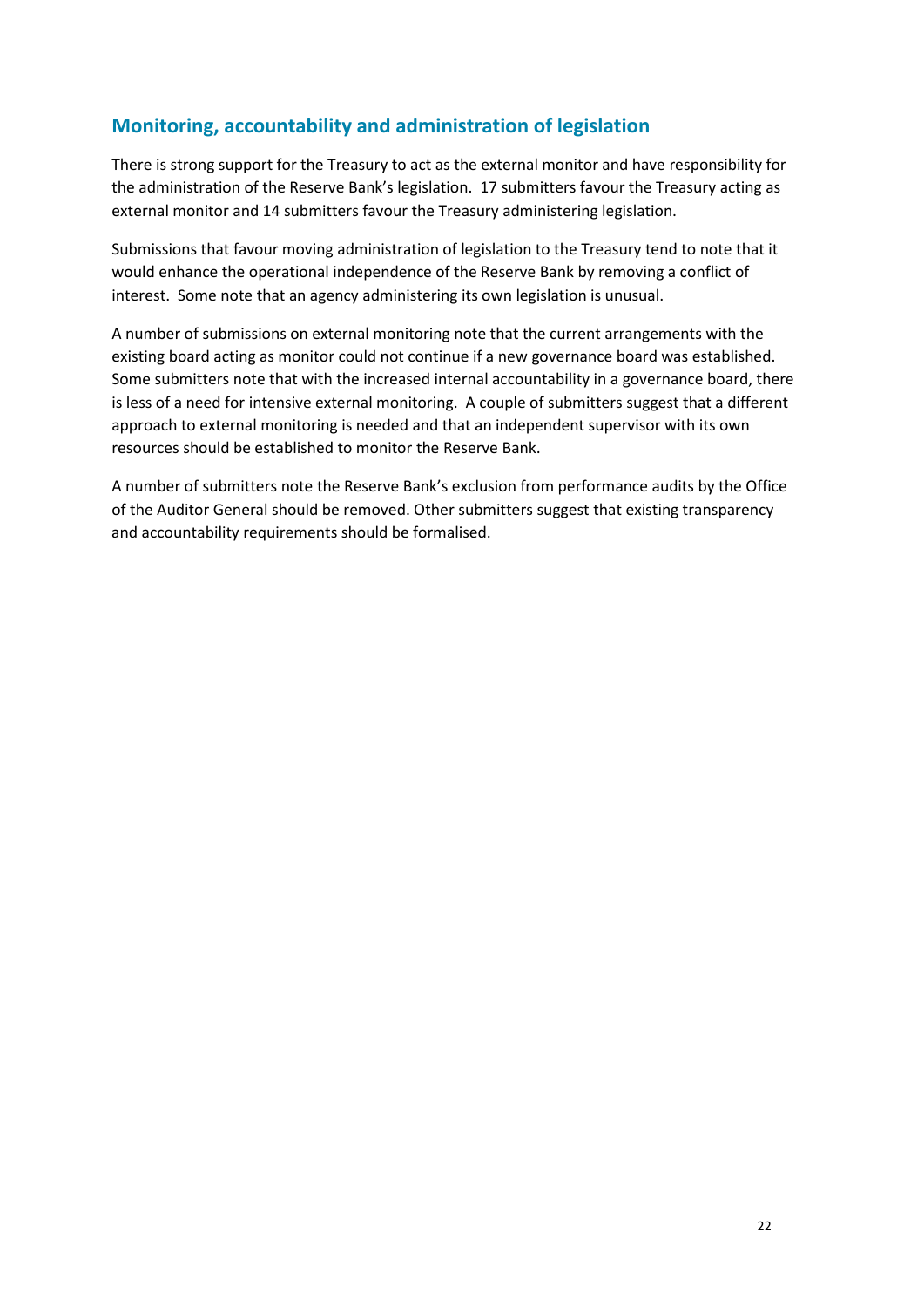## <span id="page-24-0"></span>**Appendix 1: List of submitters**

| Submitter                                                                                                                                     |
|-----------------------------------------------------------------------------------------------------------------------------------------------|
| ANZ Bank New Zealand Limited                                                                                                                  |
| <b>ASB Bank Limited</b>                                                                                                                       |
| Avanti Finance Limited, Bluestone Group, Flexigroup New Zealand, Latitude Financial Services, Motor Trade Finance,<br>Resimac, Toyota Finance |
| Australian Securitisation Forum                                                                                                               |
| Bank of New Zealand                                                                                                                           |
| Ben Thirkell-White                                                                                                                            |
| <b>Bill Foster</b>                                                                                                                            |
| <b>Bruce White</b>                                                                                                                            |
| <b>Business New Zealand</b>                                                                                                                   |
| Chapman Tripp                                                                                                                                 |
| Chris Gregory                                                                                                                                 |
| Cody Cooper                                                                                                                                   |
| Consumer NZ                                                                                                                                   |
| Co-op Money NZ                                                                                                                                |
| Credit Union Baywide and Credit Union South                                                                                                   |
| David Tripe                                                                                                                                   |
| Don Brash                                                                                                                                     |
| <b>Federated Farmers</b>                                                                                                                      |
| <b>Financial Services Council</b>                                                                                                             |
| <b>Financial Services Federation</b>                                                                                                          |
| FINSA Financial Services Institution of Australasia                                                                                           |
| Graeme Wheeler                                                                                                                                |
| <b>Grant Spencer</b>                                                                                                                          |
| <b>Heartland Bank</b>                                                                                                                         |
| IAG New Zealand Ltd                                                                                                                           |
| lain Parker                                                                                                                                   |
| Insurance Council of New Zealand                                                                                                              |
| Institute of Directors                                                                                                                        |
| Institute of Finance Professionals New Zealand Inc (INFINZ)                                                                                   |
| Kerry McDonald                                                                                                                                |
| Kiwibank Limited                                                                                                                              |
| Leigh Kenna                                                                                                                                   |
| Lord Anubis                                                                                                                                   |